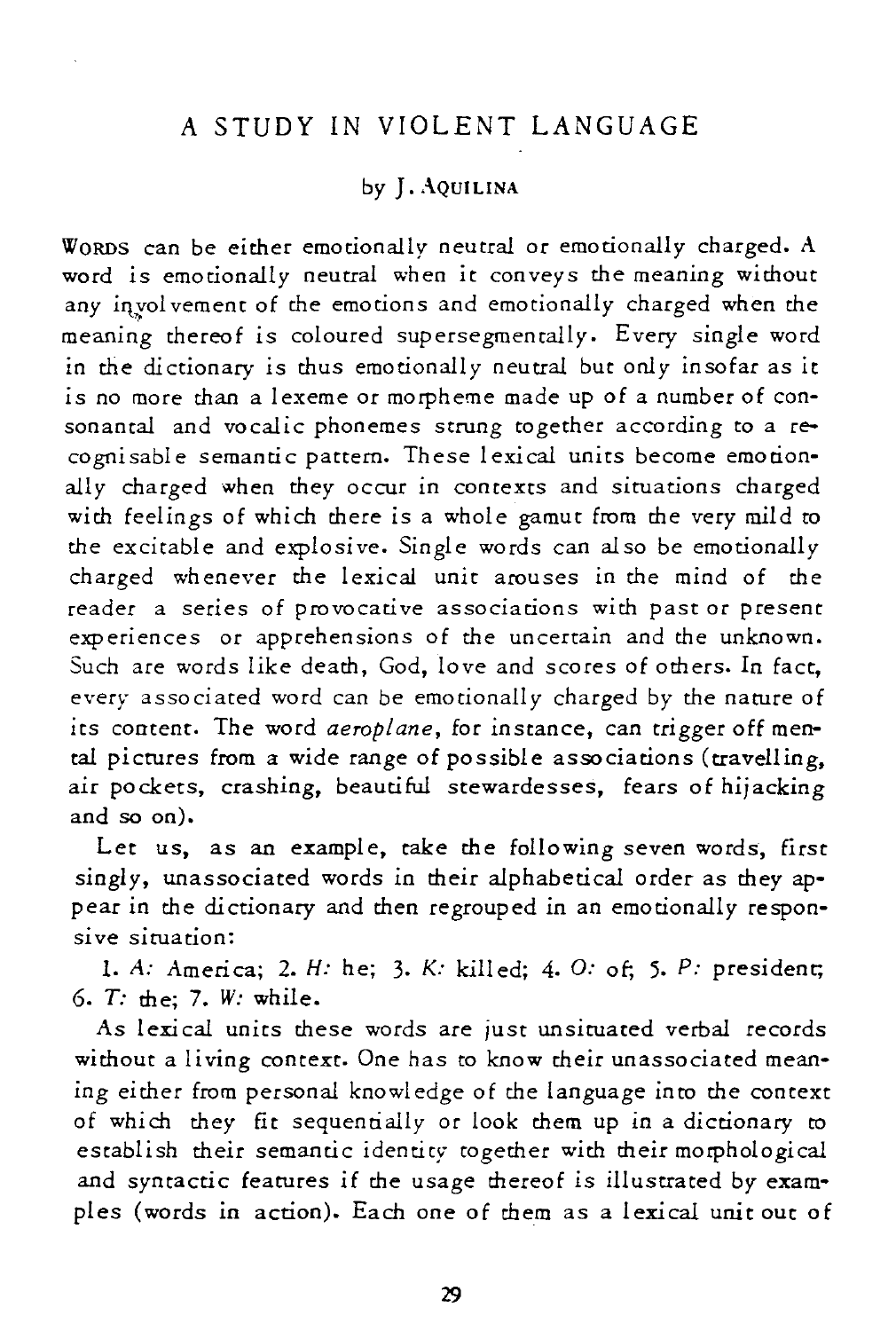context *is* emotionally neutral, naturally only so long as they do not trigger off associated mental pictures in the reader's mind. Take, for example, the word *President* (we might take other examples from the list). The dictionary explains *it* as(1)head of a temporary -or permanent body; or (2) person presiding over a meeting and proceedings; or (3) the person presiding over the meetings of academy, literary or scientific society; or (4) the elected head of Government in the USA. This list of meanings *is* no more than a plain record of *its* semantic range. But the word *President* can become emotionally charged if, for instance, used in meaning no. 4, it recalls in the reader's mind John Kennedy or Abraham Lincoln, the two famous Presidents of the USA both of whom were assassinated. In this context, the emotion is generated by a series of mental pictures recalling the two ill-fated Presidents by a process of sheer associations of ideas spread out in time. But in connected speech, association which generates emotion is possible only when the word-sequence creates a number of ideas that not only link up with one another as so many links in one chain and merge into a semantic unit, but also radiate a series of concentric associations which one could compare to the many ripples produced by a stone thro wn in to a pond.

The seven isolated words, as given in their alphabetical order, do not impinge on one another contextually, and, therefore, they do not generate, much less radiate, emotion. But when these words are so arranged in connected speech as to impinge on one another forming an intelligible sequence of connected morphemes, then we have situationally created emotions the intensity of which depends on one's degree of personal involvement in the event or situation and reaction *is* often a matter of personal temperament one way or the other. Emotion can be stirred by likes, dislikes, love and sex in general, hatred, pleasure, fear, suspicion and other movements of the human psyche, the so-called 'passions'. Naturally, the degree of intensity *is* higher (more deep seated) when one is personally involved than when one is not. Death in one's family, for instance, generates greater personal sorrow than that in another man's family.

The list of seven unassociated words can be redistributed as follows: *He killed the President* 0/ *America while he was addressing the people.* One who reads this statement can read it either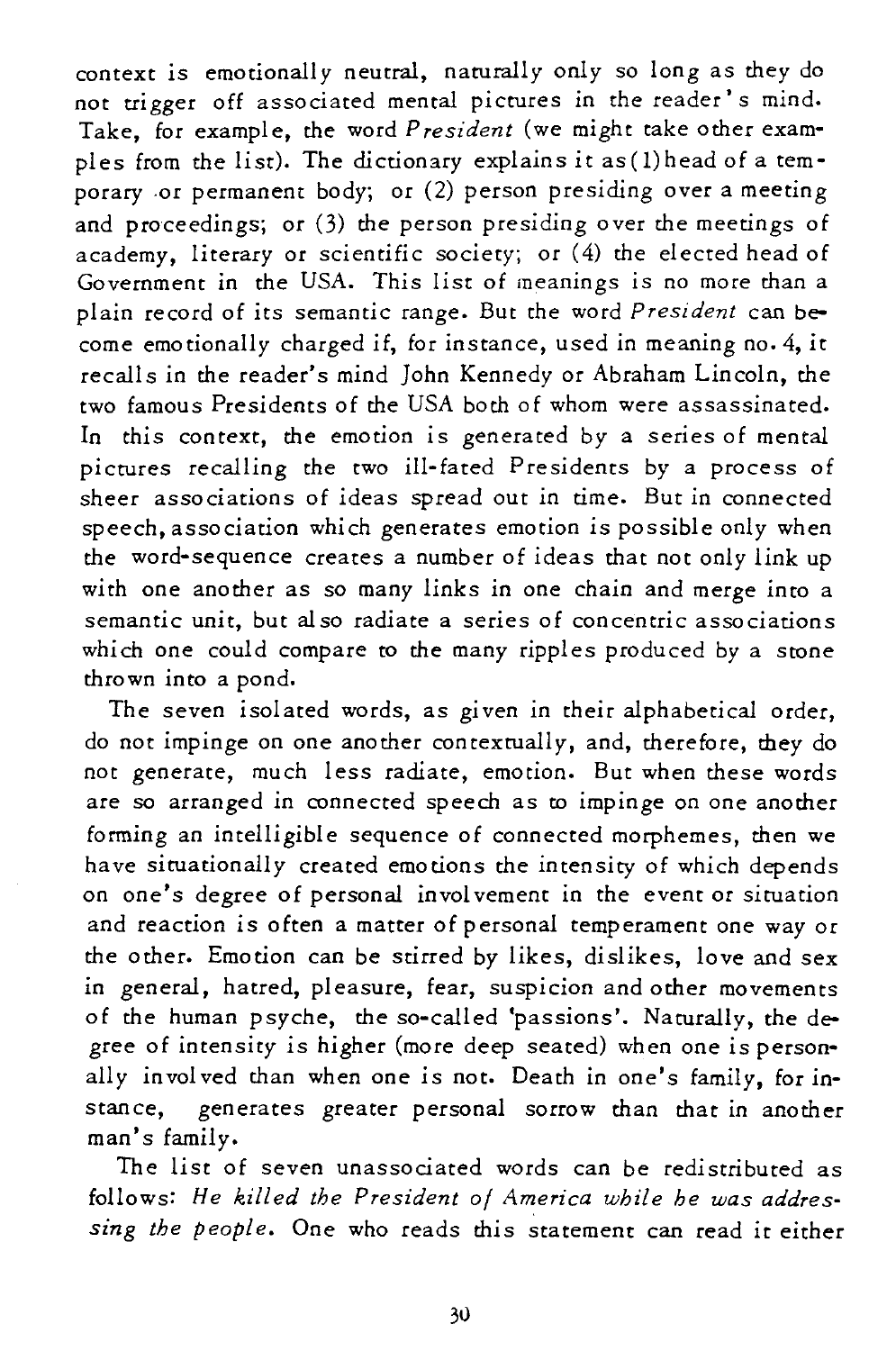unemocionally as a mere historical chronicle (a statement of facts) as most of us do when we read the daily news, or with a teeling of grief and anger if one feel s that the murderer of John Kennedy did him (the victim) and America an irreparable wrong. On the other hand, one can experience indifferent, or even pleasurable, emotion if one feels that the murdered president was not the right president for the USA and that his violent removal was not therefore the tragedy that *it* was made out to be. This must be the feeling of those who engineered his assassination  $-$  a political situation that repeats itself in so many political assassinations.

The ambiguous usage of the 3rd person *he* might also affect the reader's sense of emotion-charged curiosity to know who really killed the president and who was addressing the people. This question would not be in the mind of one who knows the facts of the murder - how it happened and who killed whom. Emotion does not constitute a value-judgement. For this reason, *it* can be either ethical or unethical, or morally neutral. Law-abiding citizens and violent anarchists form different value-judgements about the same social situation and speak and act accordingly. 80th draw upon a reserve of reasons for or against conviction by self-persuasion.

In everyday speech, at home or in society, in our letter-writing, articles to the press and indeed in any form of self-expression, we use words always more or less charged with emotion. The absolutely neutral, unemotional language is that of the sciences, some of which, mathematics and chemistry for instance, deal more in figures and formulae than in words. *This is* unemotional computer language. Every human passion charges words with a high, or low, degree of emotion very much as we charge the battery of a car when setting it in motion. Such emotional charging is higher in religious communication (the Psalms, the Koran, the Vedas, etc.), poetic and rhetorical writing (old style Demosthenian or Ciceronian oratory, for instance), love (Dante's treatment of the adulterous love of Francesca da Rimini and Paolo in Canto V, Inferno [amore]) and hatred (Dante's treatment of Count Ugolino in Canto XXXIII Inferno [odio]). These and other very powerful ingredients of human passions charge words with a high emotion of the human psyche.

In *this* short article, I am going to deal with the emotionally charged vocabulary of anger or harred and in-between feelings or emotions which take single parts of the human body as their tar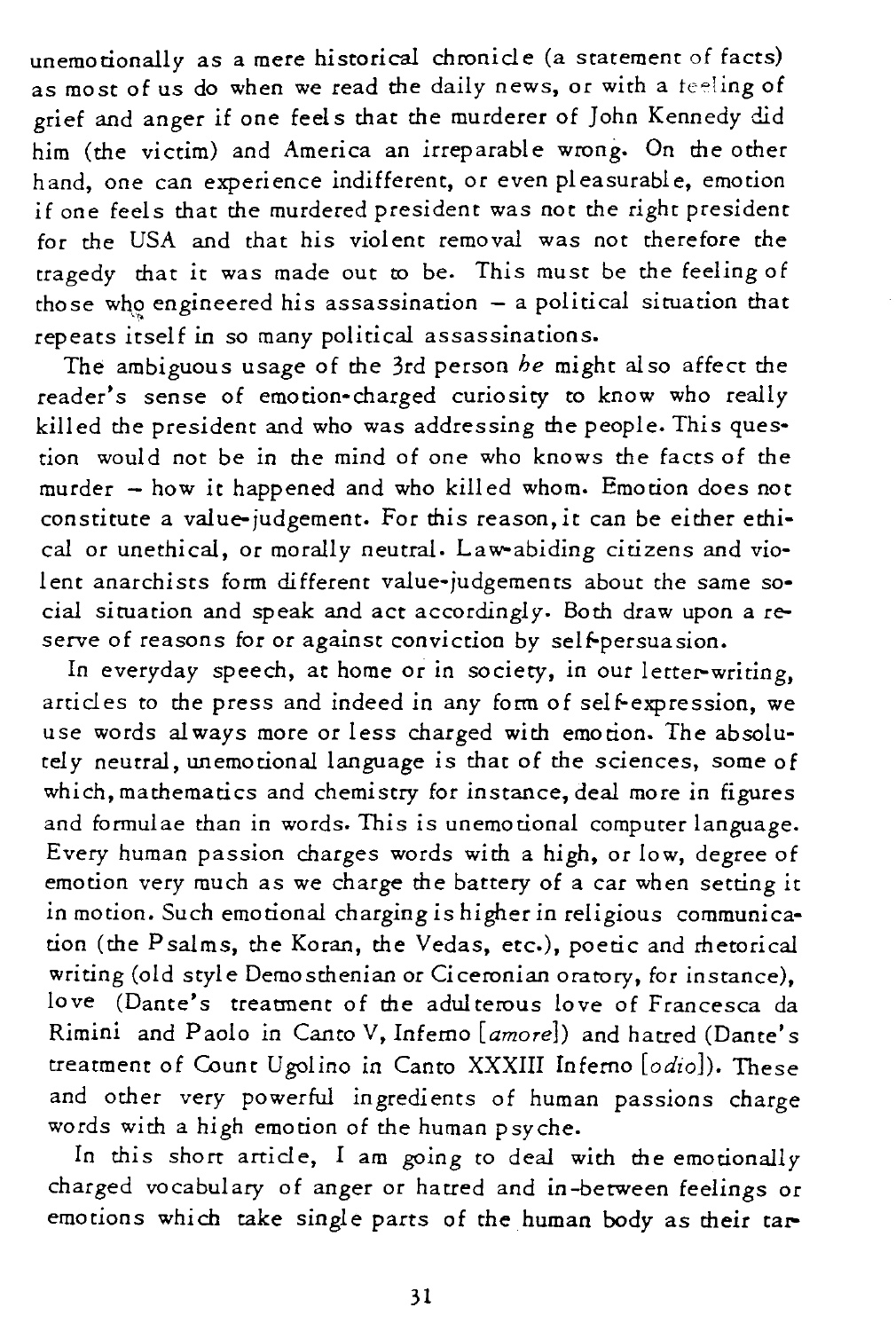get; the target they shoot their hurting arrows at in impatience and anger.

The list I am giving includes only a selection of sadistic or *vio*lent threats which provide material for a comparative *study* in verbal sadism and violence in six languages.

But before I do so, I must make clear another point which concerns the nexus between Sound and Meaning, Threats and Intention in minatory language. While in ordinary speech, when we think carefully, before we speak to convey a specific meaning unambiguously, Sound and Meaning, bound together, identify each other for the purposes of self-communication, in cases of highly emotional language, the Sound/Sense process very often disintegrates completely in such a manner that while the words we use literally mean one thing, emotionally they are no more than emphatic expressions set loose from their literal meaning. For instance, when a loving mother in an angry moment tells her naughty son that she will kill him if he does not behave, she certainly has no such intention and she would be horrified if she even suspected that she really meant what she said. The same may be said of the many rude words, including swear-words, obscene words and minatory expressions which, uttered in highly emotional situations (impatience, anger, etc.) become more or less sadistically colourful expressions, very interesting and also revealing as material for the comparative study of the different word-picrures used by different peoples in their minatory and explosive temperamental language. With some exceptions, Mal tese minatory expressions are of *Sicilian*  or Italian origin. One notes that minatory expressions are comparatively more sadistically worded in Italian and other European languages than in Arabic, at least as far as those referring to the human body are concerned. But verbal sadism need not indicate a more sadistic strain in the people who use it than in another people who do not use *it* at all, or use it in a comparatively mitigated form. These verbal sadistic expressions may be more the outcome of an explosive temperament than of a really sadistic strain which may, in some cases, be more deeply ingrained in other peoples, some of whom intellectualise their sadism in intellectually refined cruelty, while others express it in emotional outbursts. It is often a case of the silent dog being more dangerous than the barking dog that seldom bites.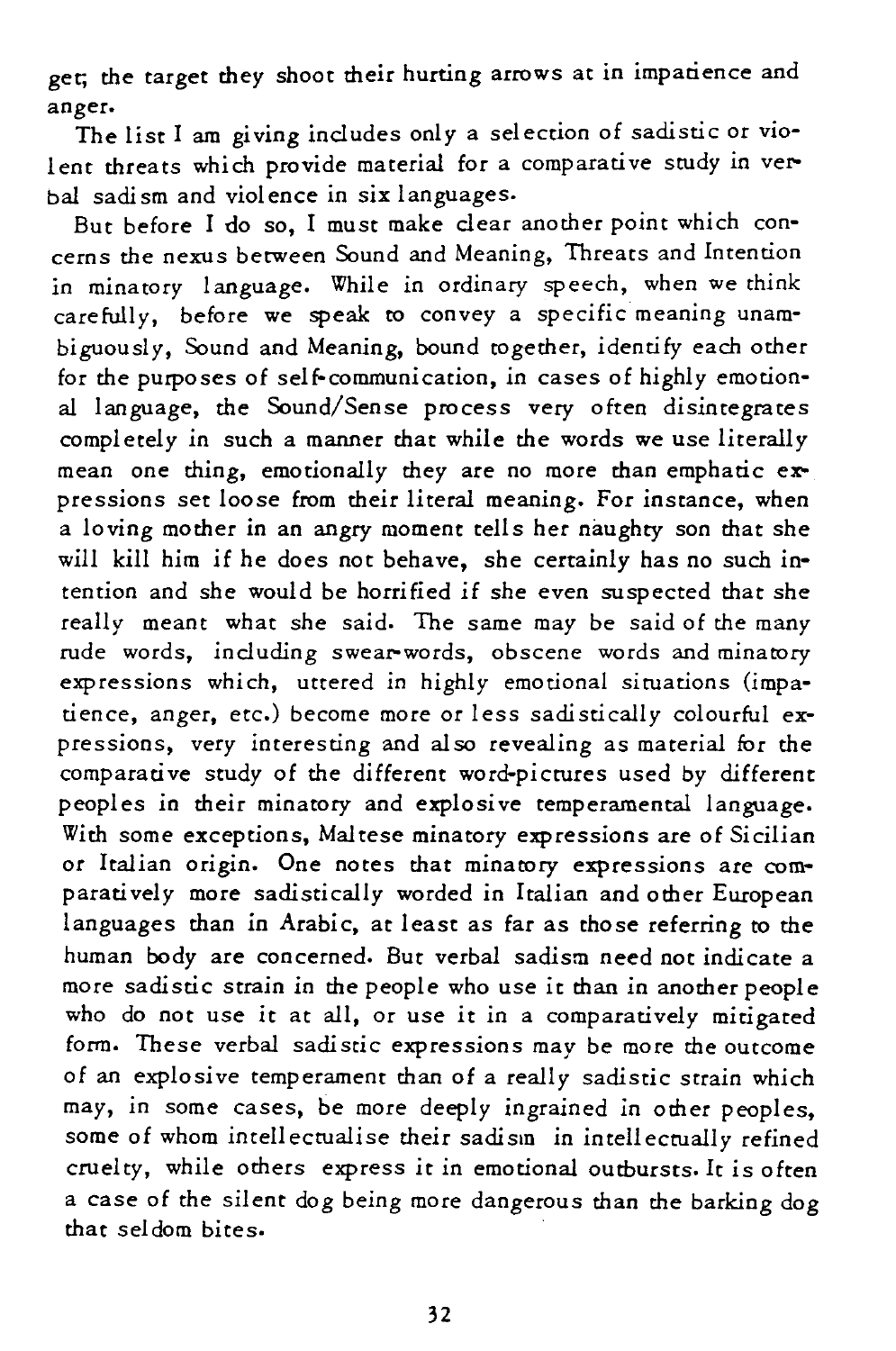I need hardly point out that the supply of examples is inevitably limited being no more than what the informants themselves could remember.

RAS 
$$
(\langle Ar, \int_{a}^{a} \rangle / \text{Head})
$$

1. Inhabbatlek (infarraklek, inkissirlek) rasek mal-hajt, I'll smash your head against the wall.

*Arabic:* ~I,.j d-I,; ~ [I;ta-nikba~ rasak fil-!:J.eyd

*Italian:* 'ti sbatto la testa contro il muro.

*English:* I will bash your head against the wall.

*American:* Cp. I will smash your head with a brick, hammer, etc. (i.e. with instruments).

*German: French:* 

2. **Niftahlek rasek ktieb, I** will open up your head (like a book).<br>*Arabic:* (د ماغك (اسك (د ماغك ) *Italian:* Ti apro la testa come un libro. *English:* I'll split your head open. *American: German: French:* 

3. Naqsamlek rasek, I will break your head.

*Arabic:* d;..1.; cl.l~ [~a-ksidak rasak] *Italian:* Ti rompo (ti spacco) la testa (il cranio) *English:*  American: I'll crack (clonk) you on the head. *German:* Ich schlage dir den Schadel ein. *French:* Je te fendrai le crâne. 4. Inhabbatkom ras ma' ras, I will knock your heads together.

*Arabic:* ~,.j rL1,; (~ ) 6.>.,;.,. [l)a-nikbat (/.1a-kba~) nIskum fba'd]

*Italian:* Vi faccio sbattere la testa insieme.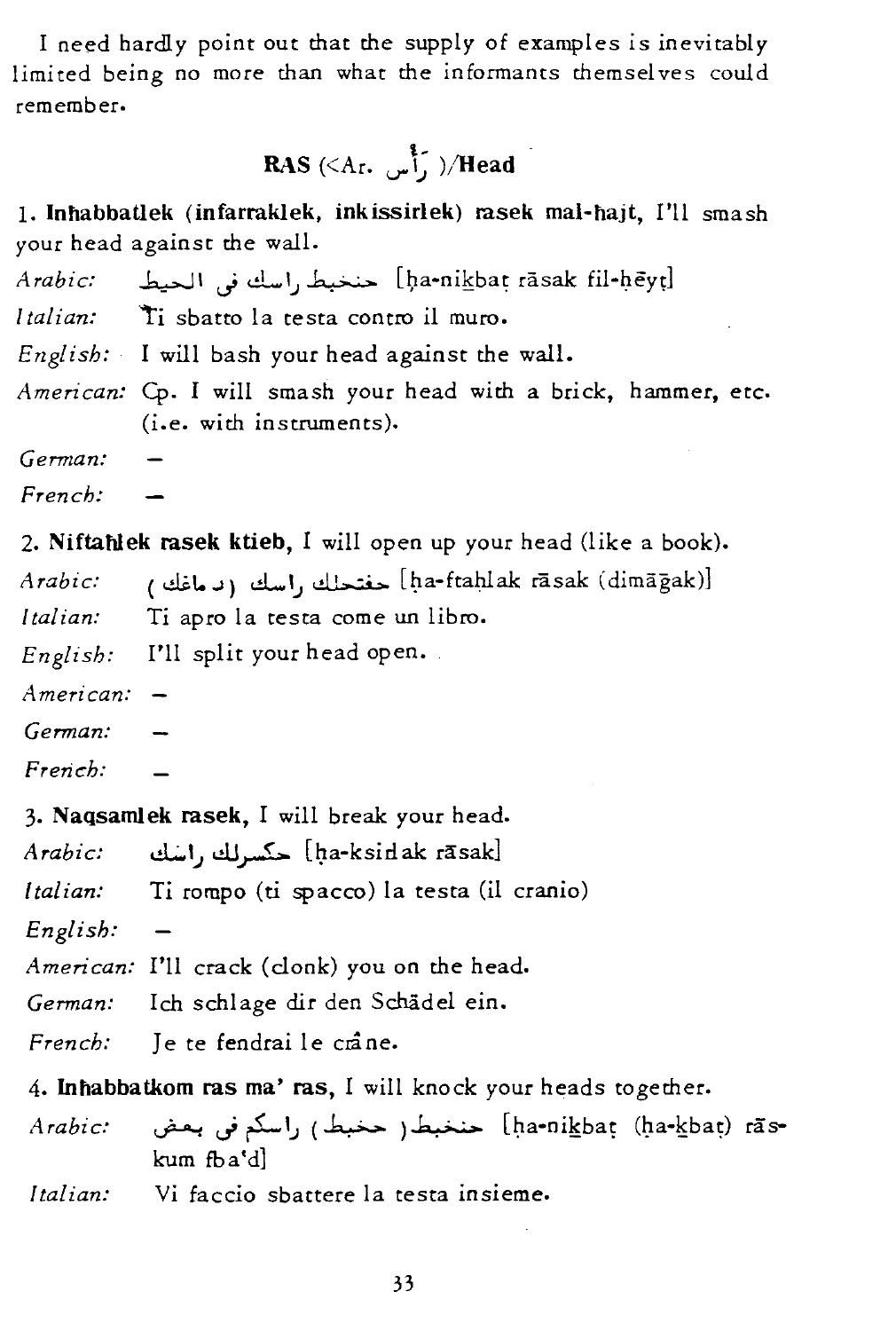*English:* I will bang your heads together.

*American:* I will knock your heads together.

*German:* 

*French:* 

*Other Examples of Violent Wishfulness different from Maltese:* 

- *English:* I will bash your head in; I will knock your (bleeding) block off (a! so American but without the word 'bleeding').
- *American:* I will knock some sense into his head I will bite his head off (i.e. to give him a sound talking)  $-I$  will bash your skull (head, brain) in.
- *French*: Je te ferai une tête au carré Je te ferai une tête comme un bec de gaz - Je te mettrai la tête en compteur à gaz - Je te mettrai la tête entre les deux oreilles.

# XAGHAR (<Ar. ; شَعْر )/Hair

1. Innittiflek xaghrek sufa sufa, I will pluck out your hair one by one.

*Arabic:*  l,'antiflak ša'rak ša'ra ša'ra] أنتظك شعرك شعرا شعرا

*[tal ian:*  Ti strappo i capelli ad uno ad uno.

*English:* I'll tear your hair out (to a woman).

*American:* I will pull every hair out of your head.

*German:* Ich reisse dir die Haare aus.

*French:* 

# GHAJNEJN  $(A_{r.}$ ر عَيْنَان )/Eyes

1. Nixroblok l-abjad ta' ghajnejk, I'll drink up the white of your *eyes,* i.e. I'll drink your *eyes* out of their sockets.

- *Arabic:*
- *Italian:*
- *English:*

*American:* 

- *German:*
- *French:*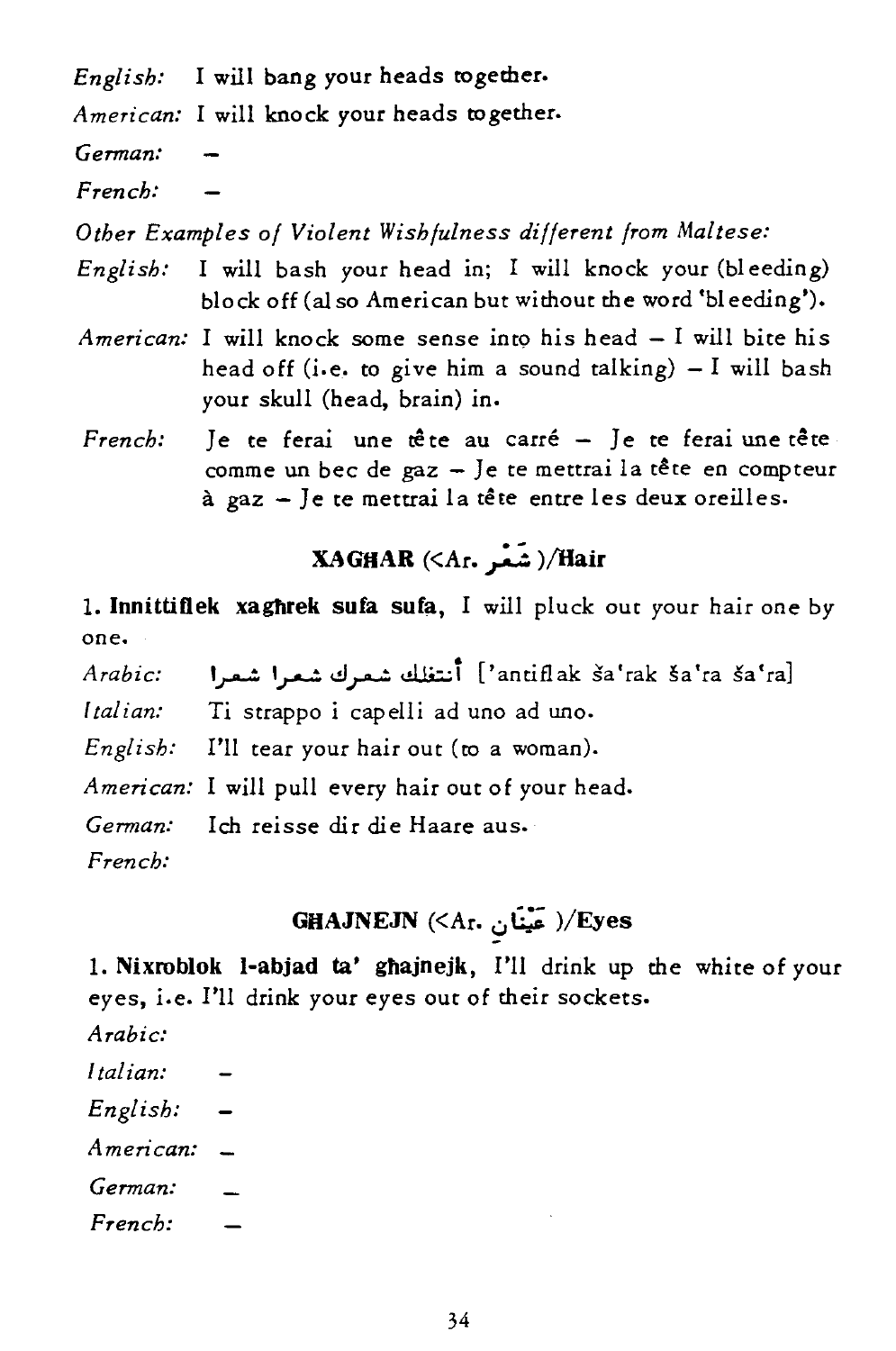|             | 2. Naqlaghlek ghajnejk (u naghtihomlok f'idejk), I will pull out<br>your eyes (and give them to you in your hands). |
|-------------|---------------------------------------------------------------------------------------------------------------------|
| Arabic:     | ( أو عينك [ba-qla'lak 'eynak ('eynēyk)] حاً لعلك عينك (عنيك )                                                       |
|             | Italian: Ti cavo gli occhi e te li faccio mangiare.                                                                 |
|             | English: I'll gouge your eyes out. or She'll scratch her eyes out<br>(woman's minatory language).                   |
|             | American: (My informant says that he "has heard it once or twice<br>from immigrants to America".)                   |
| $German:$ - |                                                                                                                     |
| French:     |                                                                                                                     |
|             | 3. Nifqaghlek (naqlaghlek) ghajnejk, I'll split your eyeballs open.                                                 |
|             | Arabic: (عنيك) عينك (جفخت) عينك (ha-fqa' (ḥa-fk̪et) 'eynak<br>$('eyn\tilde{e}yk)]$                                  |
|             | Italian: Cp. Ti brucio gli occhi.                                                                                   |
| English:    |                                                                                                                     |
|             |                                                                                                                     |

- *American:*
- *German:* Ich kratze dir die Augen aus.
- *French:*

4. Indahhallek subghajk f'ghajnejk, I'll thrust your fingers into your eyes.

| Arabic: | ha-huṭ sub'ī fi) ححط-صبعی فی عینك/صوابعی فی عنیك<br>'eynak/sawab'i fi 'eyneyk]                                          |
|---------|-------------------------------------------------------------------------------------------------------------------------|
|         | Italian: Ti caccio un dito in un occhio - Ti caccio due dita<br>negli occhi - Ti do una ditata in un occhio.            |
|         | English: I'll gouge your eyes out.                                                                                      |
|         | American: Cp. I'll poke you in the eye or I'll poke her (ladies to<br>each other especially) $-$ I'll scratch her eyes. |
| German: |                                                                                                                         |
| French: |                                                                                                                         |
|         |                                                                                                                         |

5. Nimlielek ghajnejk bil-bzar, I'll fill your eyes with pepper.

*Arabic: / tal ian:* Ti riempio *gli occhi* di pepe. *English:*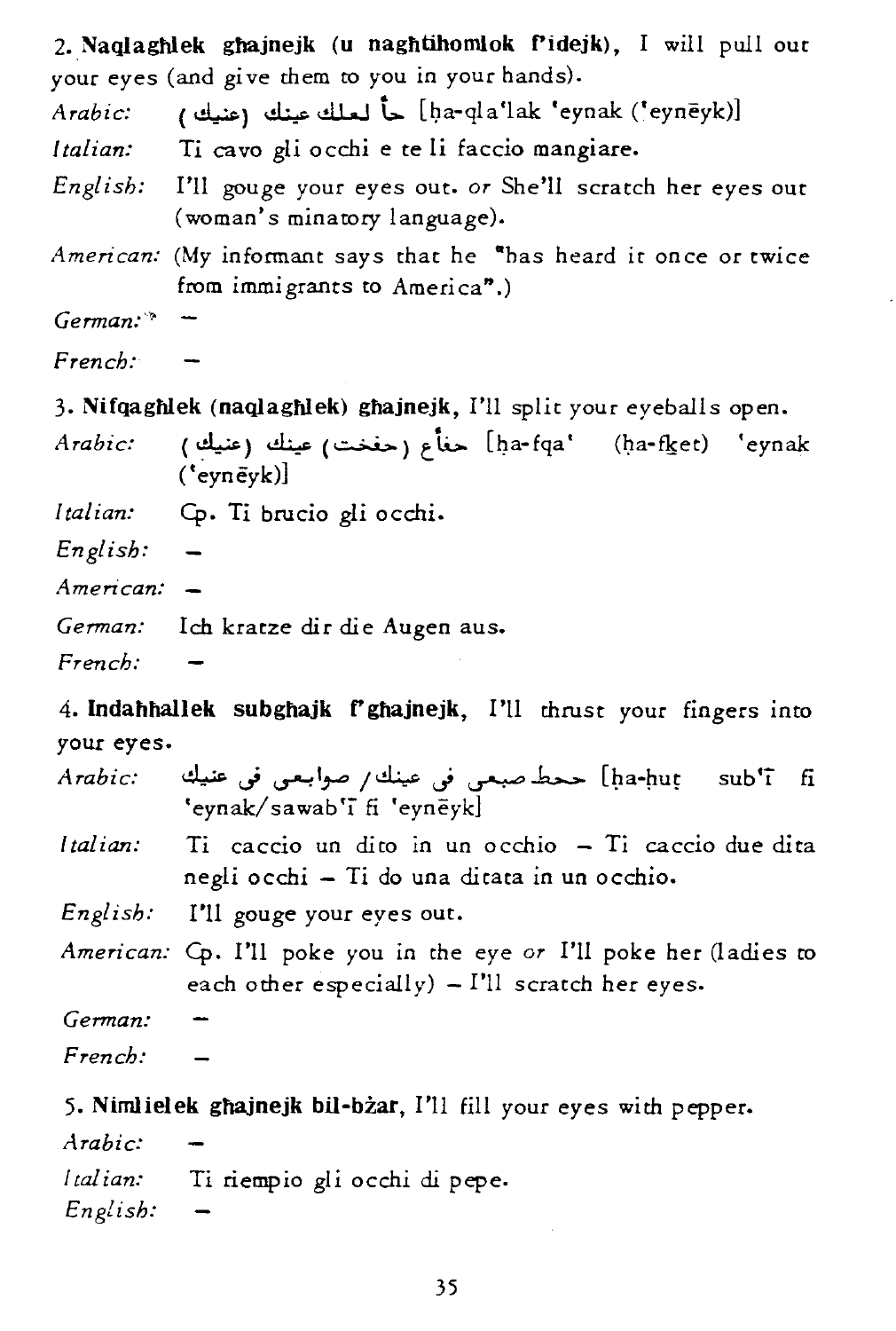*American:* Cp. Here's mud in your eye.

*German:* 

*French:* 

6. NibblakkaIek ghajnejk, I'll give you a black eye.

*Arabic:* 

*Italian:* Ti faccio un occhio nero.

*English:* I'U give you a black eye.

*American:* PH give you a black eye, *i.e.* PH make you look like a rakoon.

*German:* Ich haue (schlage) dir ein blaues Auge.

*French:* Je te ferai un oeil au beurre noir.

*Other Exqmples of Violent Wishfulness different from Maltese:* 

- *English:* I'U shit in your eye; Here's one in the eye for you.
- *American:* May God blind him. (My informant believes this expression is of Irish origin. In Maltese one hears also the *im*precation narrak taghma, may *you* go blind).
- *French:*  Tu as qu'a crever la gueule ouverte, les yeux plein de fourmis, le nez plein de mouches.

WIDNEJN  $(\leq A_{\rm f}, \quad \vdots)$ ا أَنْ نَان $\mathcal{V}$ Ears

1. Nikollok il-qarquċa ta' widnejk (inqanniċlek widnejk), I'll eat the lobe of your ears.

| Arabic:  | ha nākul qarqūšit] حناكل أروْشة وبرنك / حنأرمشلك وبرنك<br>widnak or ha nkarmišlak widnak]                                                                                                                                                                                                                                       |  |
|----------|---------------------------------------------------------------------------------------------------------------------------------------------------------------------------------------------------------------------------------------------------------------------------------------------------------------------------------|--|
| Italian: | Ti mangio il lobo degli orecchi.                                                                                                                                                                                                                                                                                                |  |
| English: |                                                                                                                                                                                                                                                                                                                                 |  |
|          | American: Cp. I'll bite your ear off.                                                                                                                                                                                                                                                                                           |  |
| German:  |                                                                                                                                                                                                                                                                                                                                 |  |
| French:  |                                                                                                                                                                                                                                                                                                                                 |  |
|          | 2. Naqlaghlek widnejk, I'll pull off your ears.                                                                                                                                                                                                                                                                                 |  |
|          | $\mathcal{A}$ , $\mathcal{A}$ , $\mathcal{A}$ , $\mathcal{A}$ , $\mathcal{A}$ , $\mathcal{A}$ , $\mathcal{A}$ , $\mathcal{A}$ , $\mathcal{A}$ , $\mathcal{A}$ , $\mathcal{A}$ , $\mathcal{A}$ , $\mathcal{A}$ , $\mathcal{A}$ , $\mathcal{A}$ , $\mathcal{A}$ , $\mathcal{A}$ , $\mathcal{A}$ , $\mathcal{A}$ , $\mathcal{A}$ , |  |

*Arabic:* d: ..1.,/ e!.;I.J., *tlL..* [qa-naqla' widanak/ widnak] *Italian:* Ti stacco gli orecchi (e te li faccio mangiare).

English: Cp. I'll pull your ears for you (i.e. reprimand).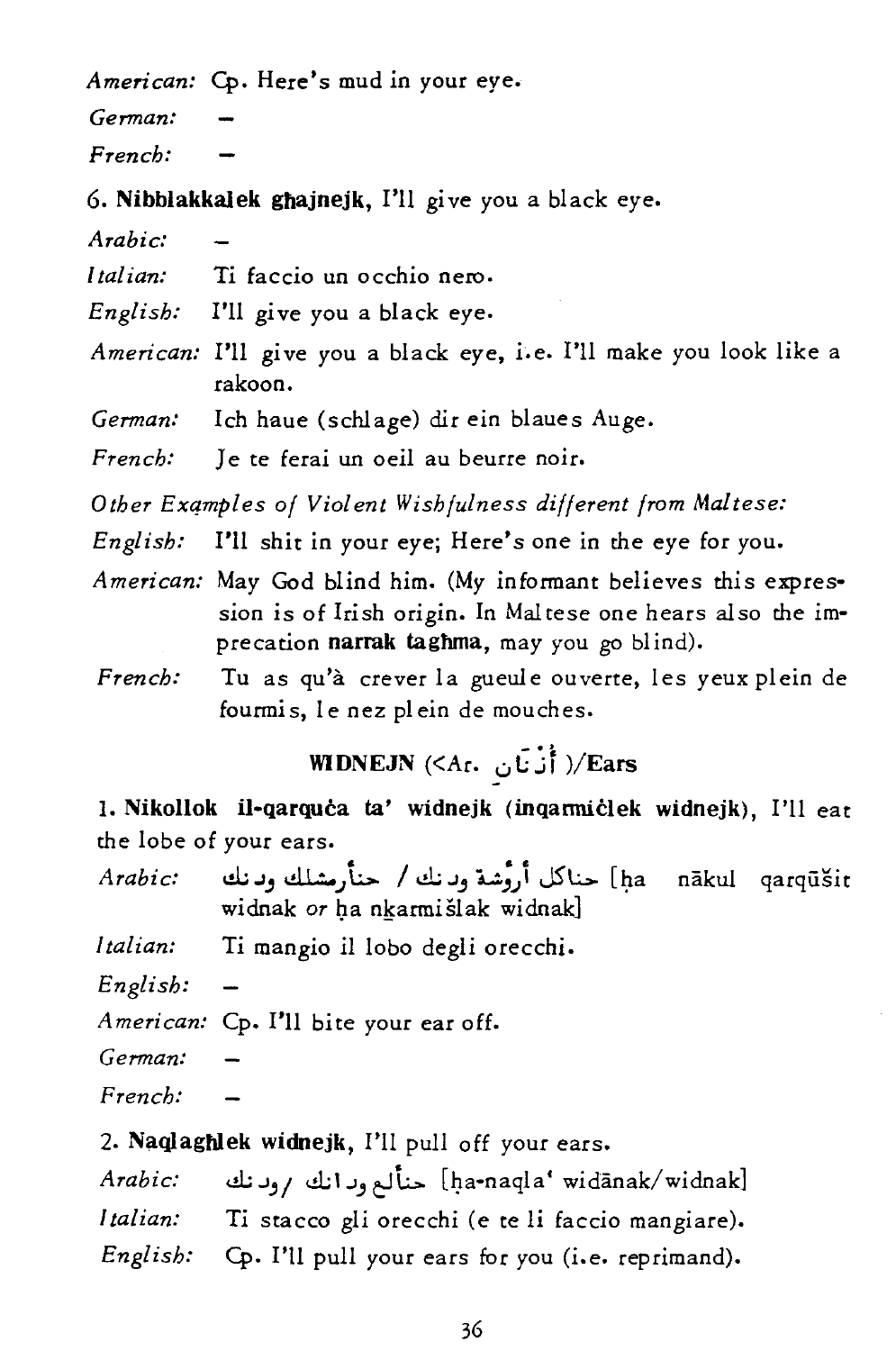*American:* Cp. I'll pull off your ears. *German:* Ich ziehe dir die Ohren lang *or* Ich schneide dir *die*  Ohren ab. *French:* Viens que je te tire les oreilles. *Other Examples of Violent Wishfulness different from Maltese: English:* I'll box your ears. *American:* I'U give you a cauliflower ear; *or* I'll bat you on the '-'> ears. *German:* Du kriegst eine Ohrfeige *or* Ich gebe dir eine Ohrfeige. French: Je te mettrai la tête entre les deux oreilles.

UALQ *«At.* ~ , throat)/Mouth

1. Naghtik daqqa go halqek, I'll *gi* ve you a blow on your mouth.

- *Arabic:*
- *Italian:*

*English:* I'll give you a smack in the mouth.

- *American:*
- *German:*

*French:* 

*Other Examples of Violent Wishfulness different from Maltese:* 

*English:* I'll smash you in the kisser (mouth) - *or* I'll wash your mouth with soap (mother to child) *or* shut your gob  $(mouth) - I'll$  bash you in the cake hole (bughole=mouth) - I'll give you a split lip.

*American:* I'll wash your mouth with soap.

# LSIEN (<Ar. لسَأن )/Tongue

1. Naqlaghlek (nahraqlek) ilsienek, I'll pull out (bum) your tongue.

*Arabic:* ) ~ cl; W dJ:; ~ [~a nel;lCaqlak lisanak bin-narl

*Italian:* Ti Strappo la lingua.

*English:* No equivalence for Mal tese expression, but cp. dogerell "Tell-tale tit, your tongue shall be split, and every little dog in town (puppy dog) shall have a litde bit (school children to a tell-tale).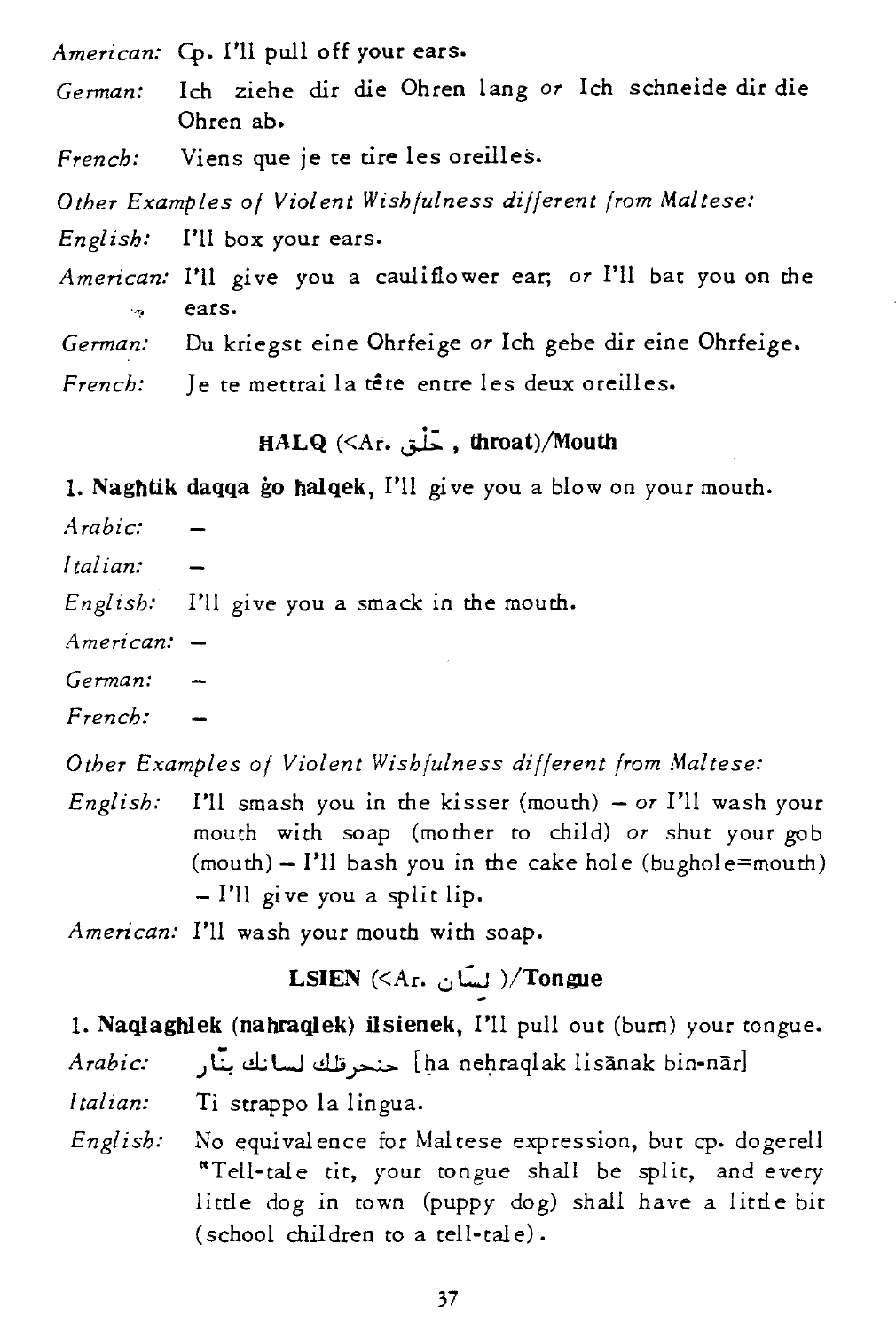*American:* I'U pull out your tongue. Cp. also I'll bite your tongue off.

*German:* 

*French:* 

2. Li kien Alla jahraqlek (inixxiflek) ilsienek, would God bum your tongue.

• 1. \_ <sup>L</sup>s" - [ ] *Arabic:* I.!.I.,;W(C"""'~) I~~.J rabbina jel:traq (jeq~a') lisanak *Italian:*  Dio ti faccia seccare la lingua (che ti si secchi la

*English:* 

lingua).

*American:* Cp. May you bum your tongue *(to* a greedy eater).

*German:* 

*French:* 

3. Naqtaghlek il-hajta ta' lsienek, I'll cut the thread under your tongue.

*Arabic:* 

*Italian:* Ti taglio il filo della lingua.

*English:* 

*American:* 

*German:* 

*French:* Cp. Je t'arracherai la langue.

4. Nirrah ilsienek bejn snienek, May your tongue get stuck between your teeth.

*Arabic:*  Italian: Ti si secchi la lingua (tra i denti), (chiaccherona). *English: American:* Cp. May your tongue get stuck to the roof of your mouth or May you bite your tongue. (In Mal tese igdem ilsienek is a warning to someone who does not think before he speaks). *German: French:* 

5. Nirrah ilsienek jinxef, May your tongue dry up or wither away.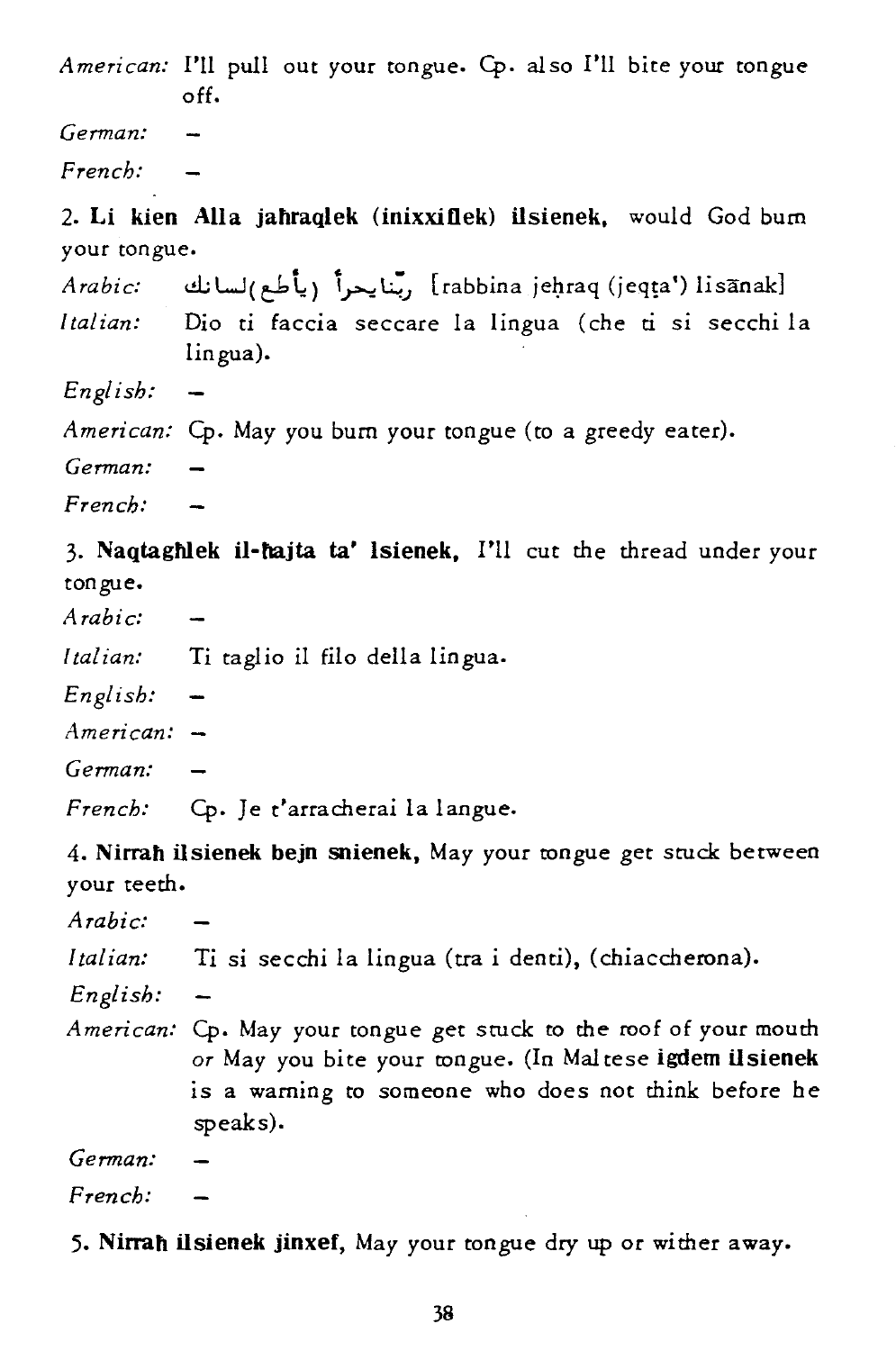*Arabic: Italian: English: American: German:*  French: Cp. Je te ferai avaler ta langue.

### **IMNIEHER**  $(\leq A_r, \leq)$  )/Nose

1. Nigdimlek imniehrek u nobżoqhulek f'wiccek, I'll bite your nose and spit it in your face.

*Arabic:* 

*Italian:* Ti stacco il naso e te lo sputo in faccia.

*English:* 

*American:* 

*German:* 

*French:* 

*Other Examples of Violent Wishfulness different from Maltese:* 

- *English:* I'll punch you in the nose  $-$  I'll give you a bloody nose  $-$  I'll biff you on the boko (girl)  $-$  I'll stot you on the beak (Scots).
- *American:* I'll punch you in the nose I'll give you a bloody nose - I'll twist (tweak) your nose; You'll get your nose caught in the door (to eavesdropper).
- *German:* Du kriegst einen Nasenstiiber.
- French: Je te ferai le nez comme une tomate Tu as qu'à crever la gueule ouverte, les yeux plein de fourmis, le nez plein de mouches.

SNIEN  $(\langle Ar, \cdot \cdot \cdot \cdot \rangle)$  /Teeth

- 1. Infarraklek snienek, I'll smash your teeth.
- *Arabic:* \!I;l.:.- ( clJ,.,:..s;) dJ..1,? [~a-nfarra~ek (nkassarlak) SInānakl
- *Italian:* Ti spacco (ti cavo) tutti i denti.
- *English:* I'll smash your teeth in.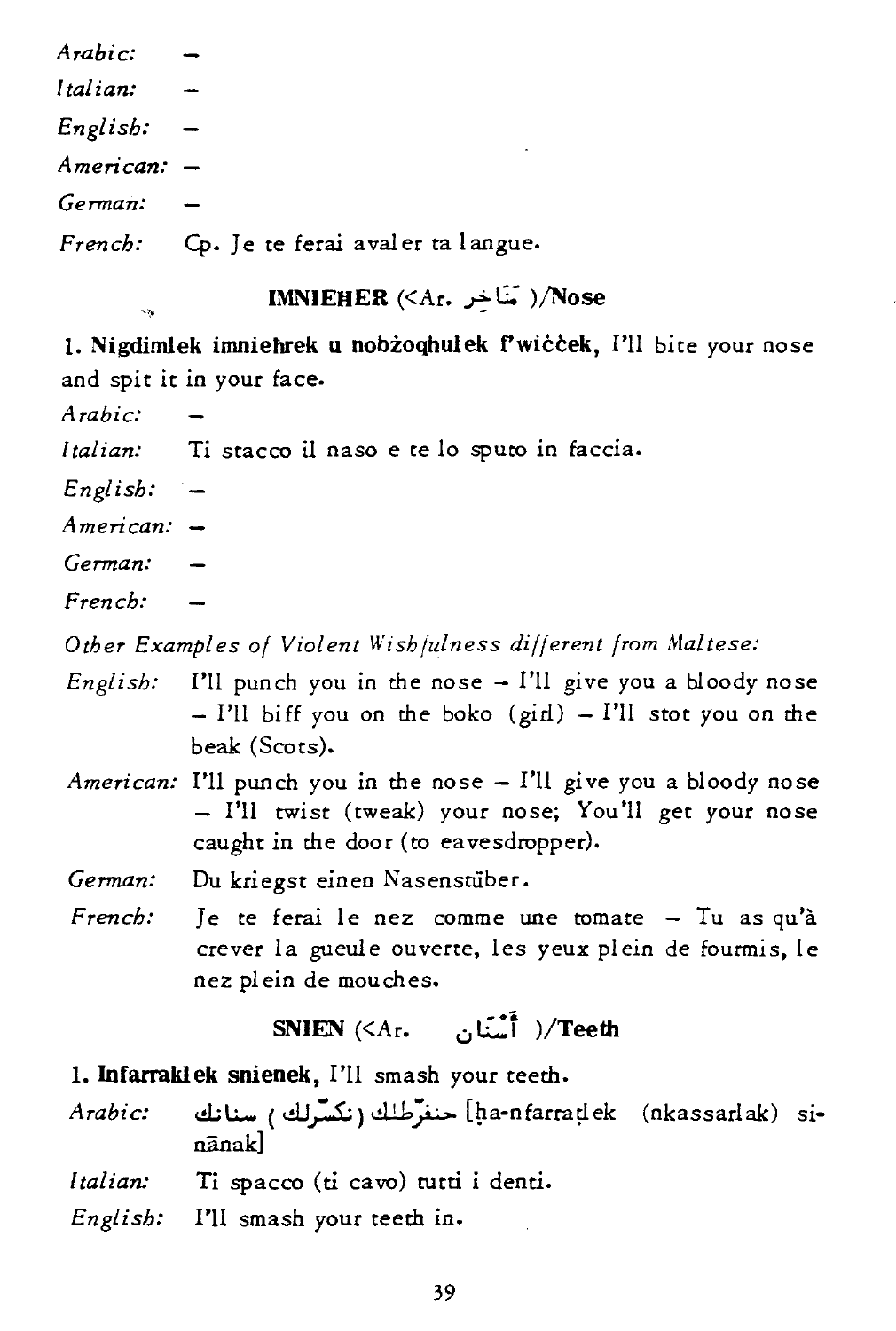*American:* Cp. I'll *kick* your teeth *in. German:* Ich schlage dir die Zähne aus. *French: Other Examples of Violent Wishfulness different from Maltese: Italian: Ti* faccio sal tare *i* denti ad uno a uno. *English:* I'll give you a mouthful of teeth. *American:* How would you like some free dental work? - I'll give *you* a mouthful of bloody chicklets. *French:* 

# WICC (<Ar.  $\epsilon$ جَّه)/Face

1. Nobzoqlok f'wiccek, I'll *spit in your* face.

*Arabic:* cl::.<sup>J</sup> ...; ~ [ga-tiffu fwissak]

*Italian:* Ti sputo in faccia.

*English:* 

*American:* Cp. I'll fling mud *in* your face.

*German:* 

*French:* Je te crache a la gueule.

2. Nikollok wiccek, I'll eat your face.

*Arabic:* 

*Italian: Ti* mangio la faccia - tl spacco la faccia - *ti* spacco *il*  muso.

*English:* 

*American:* 

*German:* 

*French:* 

### 3. Inkissirlek wiccek, I'll smash your face.

*Arabic: Italian: English:* I'll smash your face *in. American:* Cp. I'll step on *your* face. *German:* Ich haue dir eins in die Fresse.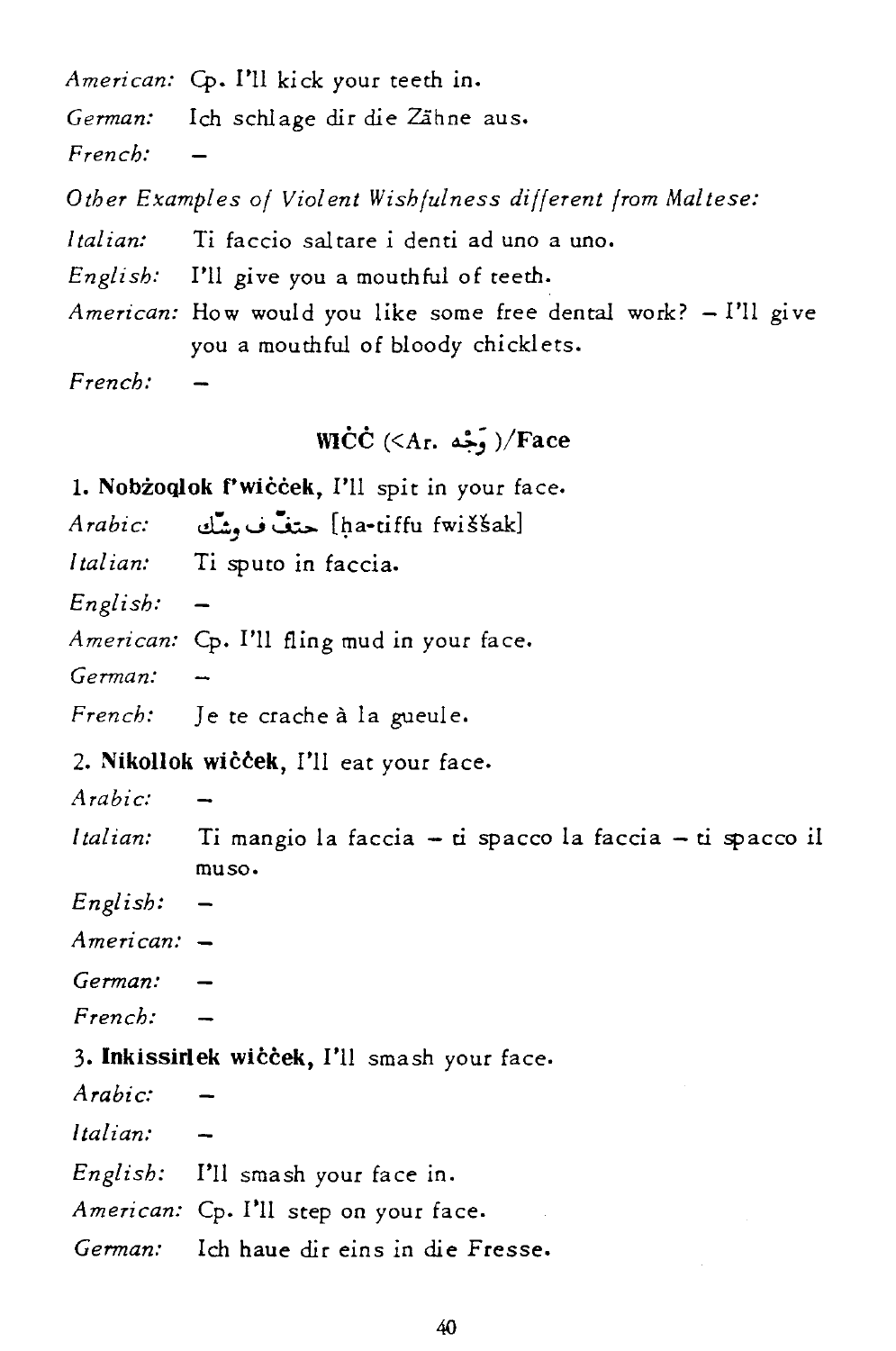*French:* ]e te casse la gueule.

*Other Examples of Violent Wishfulness different from Maltese:* 

- *English:* I'll push your face through the back of your neck (head) - I'll spoil your beauty (by slashing a girl's face with a razor).
- *American:* I'll kick you in the face Wipe that smile off your face or I'll wipe it off for you; I'll grind your face in the dirt.
- *French:* ..., Je te chie sur la gueule Tu veux mon poing sur la gueule - Ferme ta gueule.

#### $GEDDUM \ll Be$ rber udem, face)/Chin

1. Inkissirlek geddumek, I'll smash your chin.

*Arabic:* 

- *Italian:* Ti rompo il menro.
- *English:* Cp. Split him to the chin.

*American:* I'll smash (box) your chin.

- German: Du kriegst einen Kinnhaken Ich gebe dir einen Kinnhaken.
- *French:*
- 2. NifqagNek ix-xedaq, I'll smash your jaws.
- *Arabic:*
- *Italian:*
- *English:* Cp. I'll break your jaw.

*American:* 

German: Ich haue dir die Schnauze voll.

*French:* 

### GHONQ  $(\langle Ar, \frac{1}{2} \rangle)$ /Neck

1. Naqlaghlek ghonqok, I'll dislocate your neck.

*Arabic:* ~i.J (,.11 .~) dWt.. [/fa-qla'lak (19a'lak) raqabtak] *Italian:* 

*English:* Cp. I'll break your neck, to which cp. Maltese ksir i1 ghonq, Italian rompi collo, for a 'trouble maker'.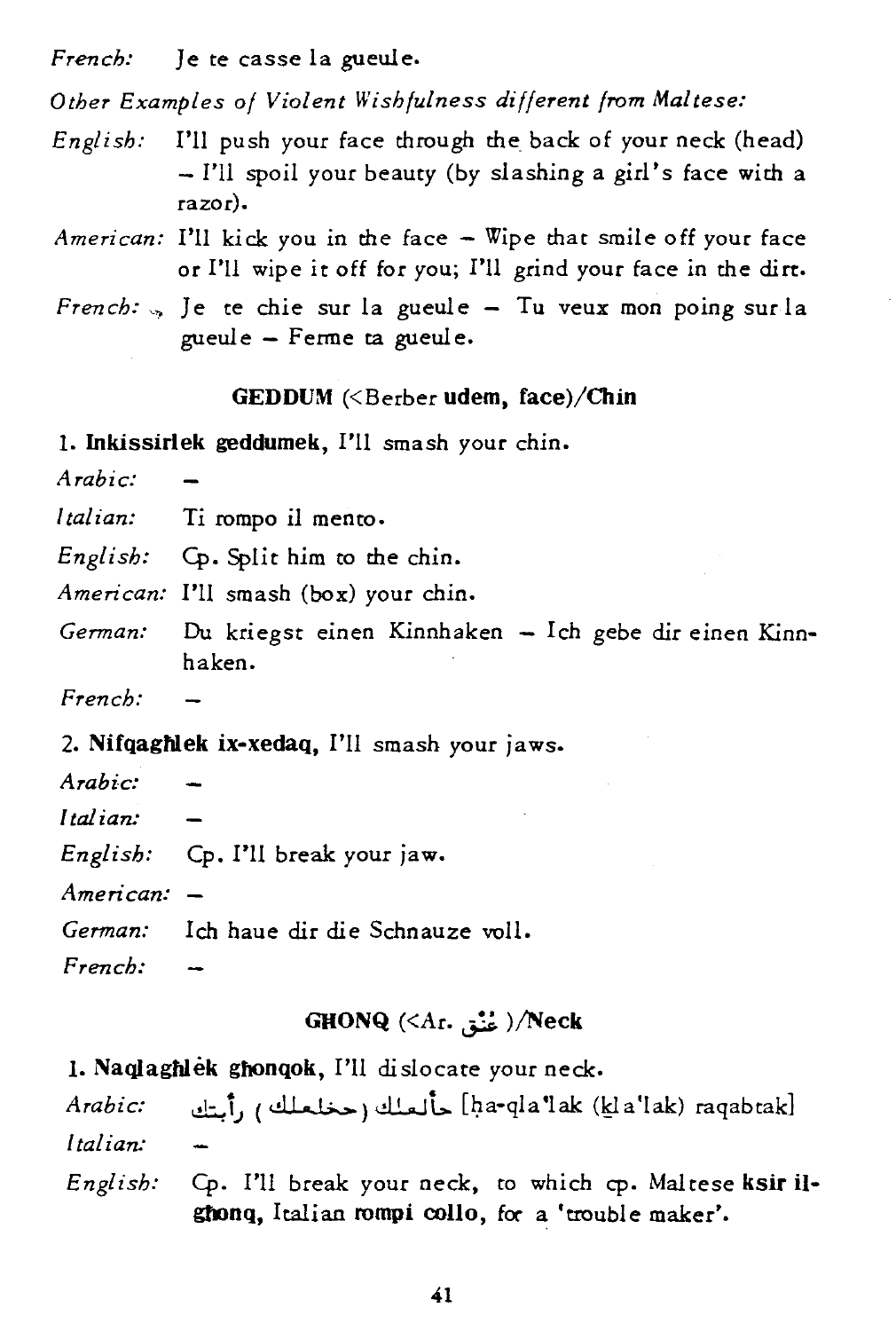*American:* I'll break your neck.

*French: German:*   $\overline{\phantom{0}}$ 

2. Nilwilek (il-gewza) ta' ghonqok, I'll twist your neckbone.

| Arabic:  | [ha-l wil ak raqabtak] حلويلك زأبتك                                                             |
|----------|-------------------------------------------------------------------------------------------------|
| Italian: | Ti rompo l'osso del collo $-$ ti torco il collo.                                                |
|          | English: Cp. I'll screw your neck round.                                                        |
|          | <i>American:</i> I'll punch in your Adam's apple - I'll wring your neck -<br>I'll strangle you. |
| German:  |                                                                                                 |
|          | French: Je te tordrai le cou.                                                                   |
|          |                                                                                                 |

3. Norbotlok mażżra ma' ghonqok, I'll tie a millstone to your neck.

*Arabic: Italian:*  Ti lego una pietra al collo e ti butto nel pozzo (in mare o in un fiume, che viene nominato [p.es. "in Arno"]).

- *English:*
- *American:*

*German:* 

*French:* 

# $GERZUMA$  (<Ar. ترجومة)/Throat

1. Naqlaghlek gerzumtek, I'll pull out your throat.

| Arabic:      |                                                               |
|--------------|---------------------------------------------------------------|
| Italian:     |                                                               |
| $English: -$ |                                                               |
| American: -  |                                                               |
| German:      |                                                               |
| French:      |                                                               |
|              | Other Examples of Violent Wishfulness different from Maltese: |
| Arabi c:     | [ha-ākul zūrak] حاكل زورك                                     |
|              | Italian: Ti taglio, or ti sego la gola.                       |
|              | English: I'll slit (cut) your throat.                         |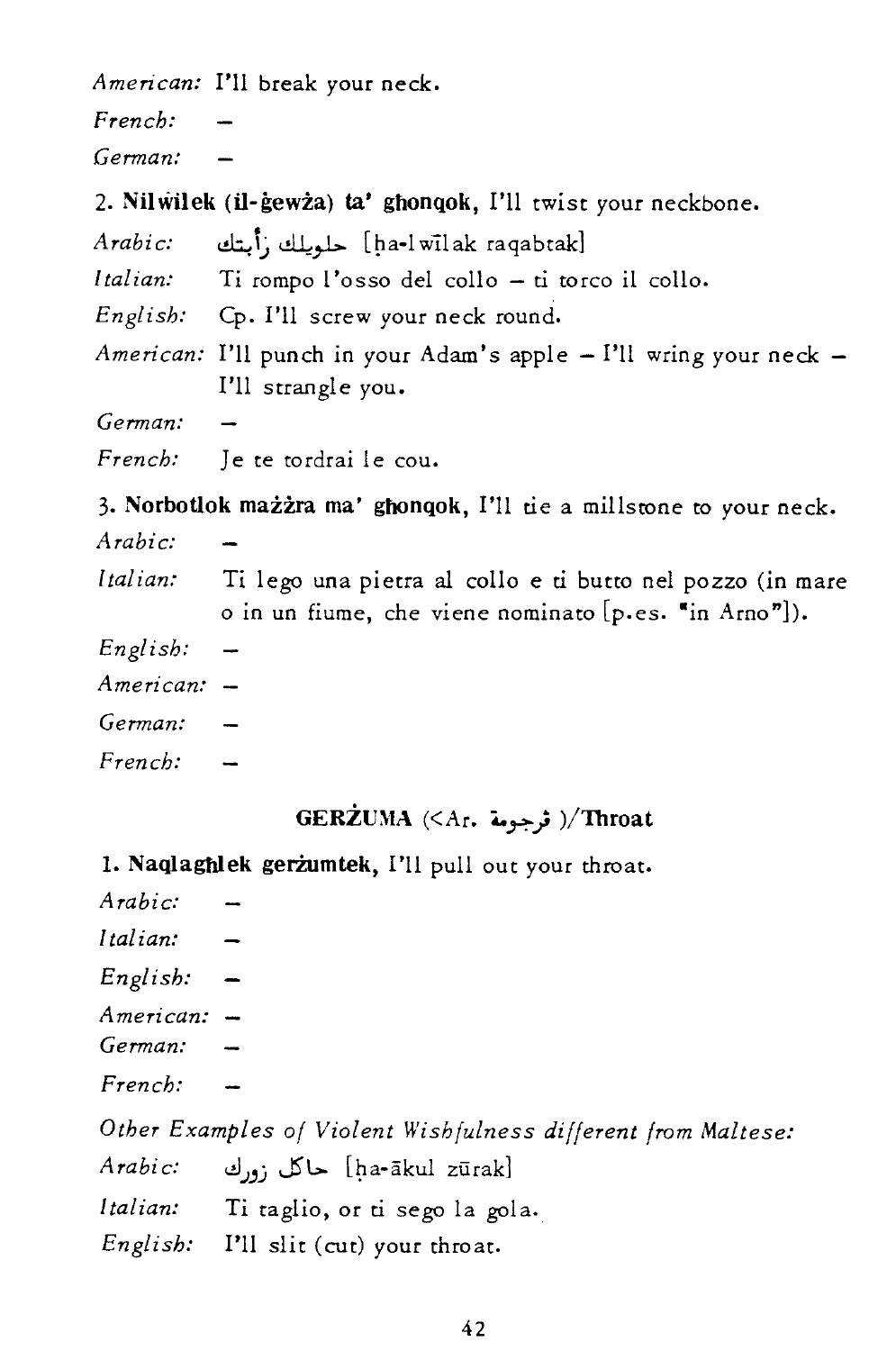American: I'll cram it down your throat - May it stick in your throat (so *you* choke to death).

# ID  $(\leq A_r, \_\_\_)/$ Hand

1. Naghtik daqqa ta' ponn u nherrik (nhassrek, infarkek), I'll strike *you* with my hand and main *you* (cripple or smash you).

ha-qaṭṭa'ak bi-īdi ḥitat] حأطَّمك بإيد ي حتت *Arabic: [tal ian:*  Ti do una manata e ti faccio a pezzi. *English:* Cp. I'll break your arm. *American: German: French:*   $\sim$ 

2. Inbiccrek bid-daqqiet li naghtik, I'll give you such a hard blow that I'll bruise you all over (lit. butcher you).

| Arabi c:  |                          |
|-----------|--------------------------|
| Italian:  | Ti carico di botte.      |
| English:  |                          |
| American: | $\overline{\phantom{0}}$ |
| German:   |                          |
| French:   |                          |

3. Naghtik daqqa ta' fenek, I'll strike you as one strikes a rabbit. i.e. I'll give you a blow on the nape of your neck.

| Arabic:     |                                        |
|-------------|----------------------------------------|
|             | Italian: Ti ammazzo come un coniglio.  |
|             | English: I'll give you a rabbit-punch. |
| American: - |                                        |
| German:     |                                        |
| French:     |                                        |

4. Jaqta' idu, He makes the sign of cutting his arm half way by slapping the right hand right across between the upper and the lower part of the arm. This is a vulgar custom of Sicilian origin. The gesture, accompanied by the words Naghtik dan "I'll give you this<sup>"</sup>, is supposed to represent the penis (phallic symbol).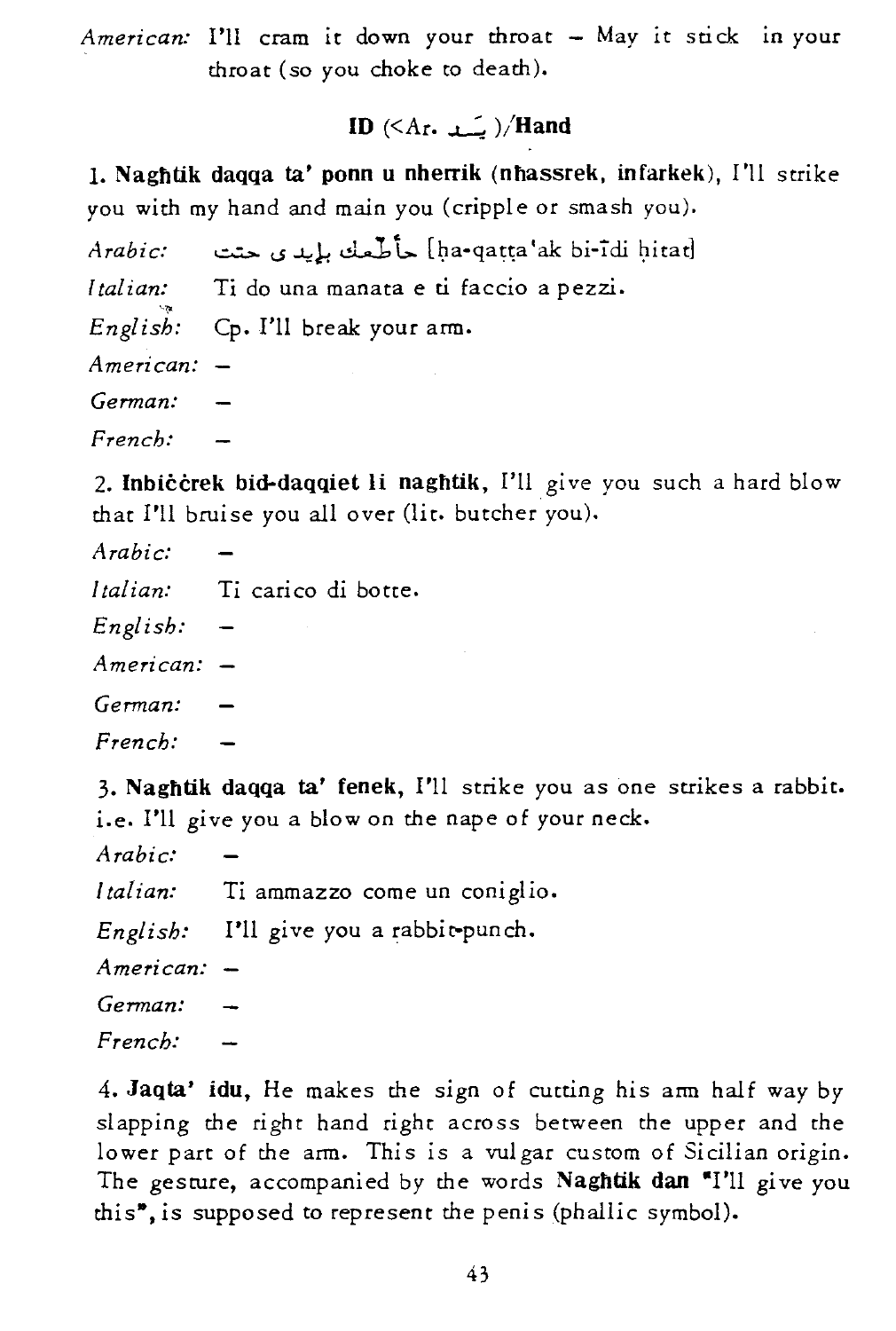*Arabic:* 

*Italian:*  According to my infonnant, this gesture, followed by *Ti vado in* ... , which is considered very vulgar, occurs in Sicily and Italy.

*English:-*

*American:* 

*German:* 

*French:*  My infonnant tell s me that the same gesture is made in France but nothing is said.

*Other Examples of Violent Wishfulness different from Maltese:* 

*English:* I'll twist your arm (metaphorically: put pressure on you).

*French:* Tu veux mon poing sur la gueule.

# SIDER  $(\leq A_r, \ldots) /$ Chest

1. Nifqaghiek il-kaxxa ta' sidrek, I'll smash in your chest (lit. the box of your chest).

| Arabic:       | [ha kassarlak 'adm sidrak] حكسرلك عضع سدرك                                                                    |
|---------------|---------------------------------------------------------------------------------------------------------------|
| Italian:      | Ti sfondo il torace.                                                                                          |
|               | <i>English:</i> Cp. I'll kick you in the ribs $-$ put the boot in (i.e. kick<br>him in the ribs or the body). |
| $American: -$ |                                                                                                               |

*American:* 

*German:* 

*French:* Je te défoncerai.

- ZAQQ *«At.* 13), wine skin)/Belly

1. Naqbdek u nifqaghlek zaqqek, I'll seize you and- burst your belly.

*Arabic:*  -ha-talla'lak batnak (masa) حطَّىعلك بطنك (مصارينك) برَّه rrnak) barra]

*I tal ian:*  Ti piglio e ti brucio la pancia - Ti apro la pancia e ti cavo le budeIla - Ti cavo le budella.

*English:* I'll give you a punch in the bread-basket.

*American:* I'll kick you in the belly.

*German:*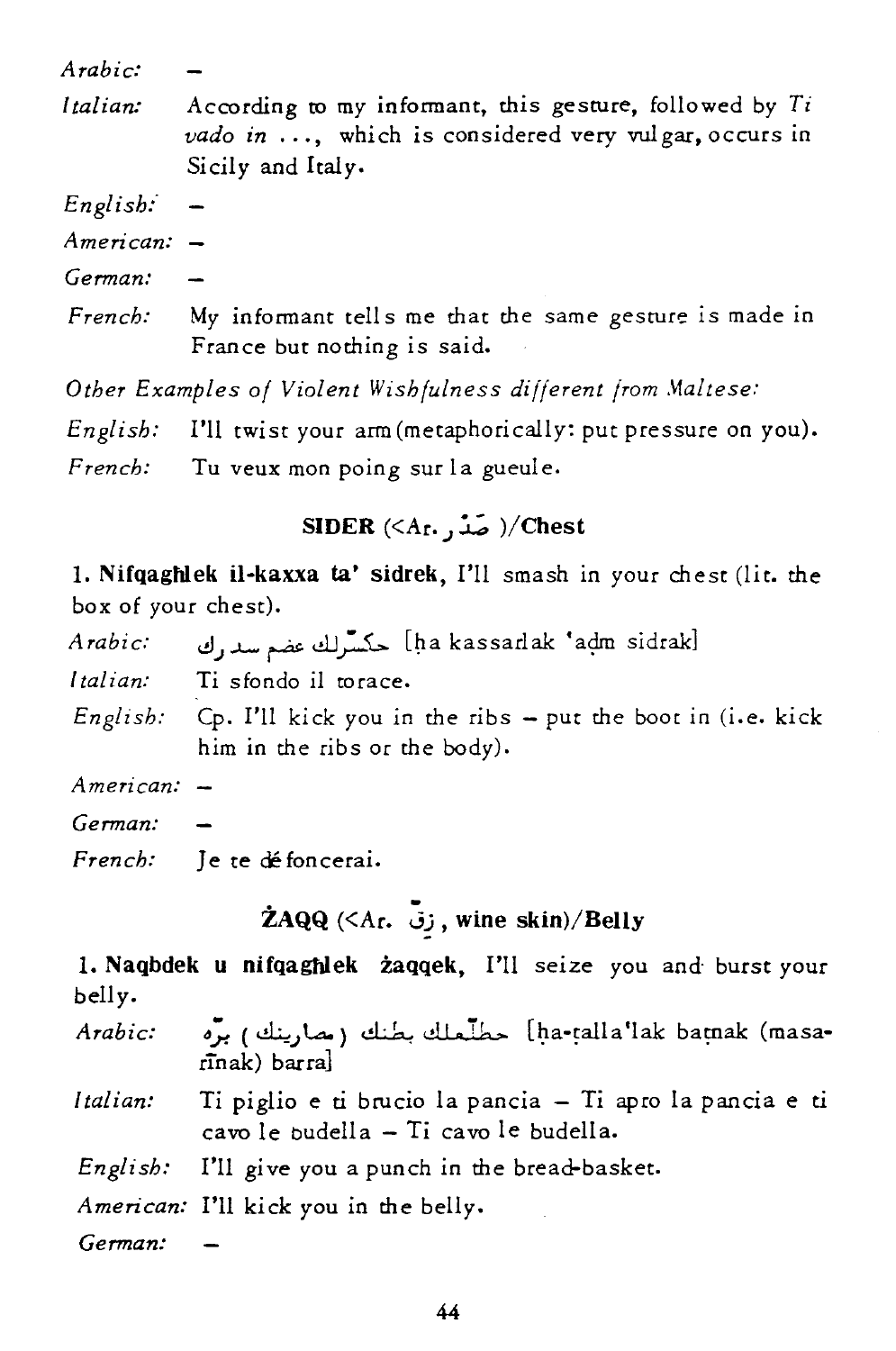*French:* Tu veux que je t'étripe?

*Other Examples of Violent Wishfulness different from Maltese:* 

*English:* I'll have your guts for garters -Hit him below the belt (metaphorically for dirty trick).-

### $SIEQ$   $(\langle Ar, ., .]$  /Foot

1. Daqqa ta' sieq (fuq sonnok) u nitfghek 'il barra, <sup>[']</sup>l give you a kick (on your buttocks) and throw *you* out.

- *Arabic:''>* cS~ dJbi....:..".l.!~.rA> [~a-<;Irabak salliit 'atalla'ak barral
- *Italian:* Ti caccio fuori con un calcio nel sedere.
- *English:*
- *American:*
- *German:* Ich trete di ch vors Schienbein.
- *French:* Je te foutrai dehors avec mon pied au cul.

*Other Examples of Violent Wishfulness different /rom Maltese:* 

- *English:* Hey, hold your foot up (stop! from a dog urinating  $(?) -$ I'll tear you  $limb$  from  $limb - I'$ ll tear your  $limb$  from Warburton (origin unknown - Cheshire dialect?).
- *French:* Tu vas avoir mon pied au cul. (also Maltese)

# FWIED (<Ar. فَوَّاد )/Liver

- 1. Fwiedek nikolhulek, I'll eat your liver.
- *Arabic:*
- *Italian:* Ti mangio il fegato.
- *English:*
- *American:*
- *German:*
- *French:*

#### SOME GENERIC THREATS

1. Nimsah (niknes) I-art bik, I'U wipe (sweep) the floor with *you.*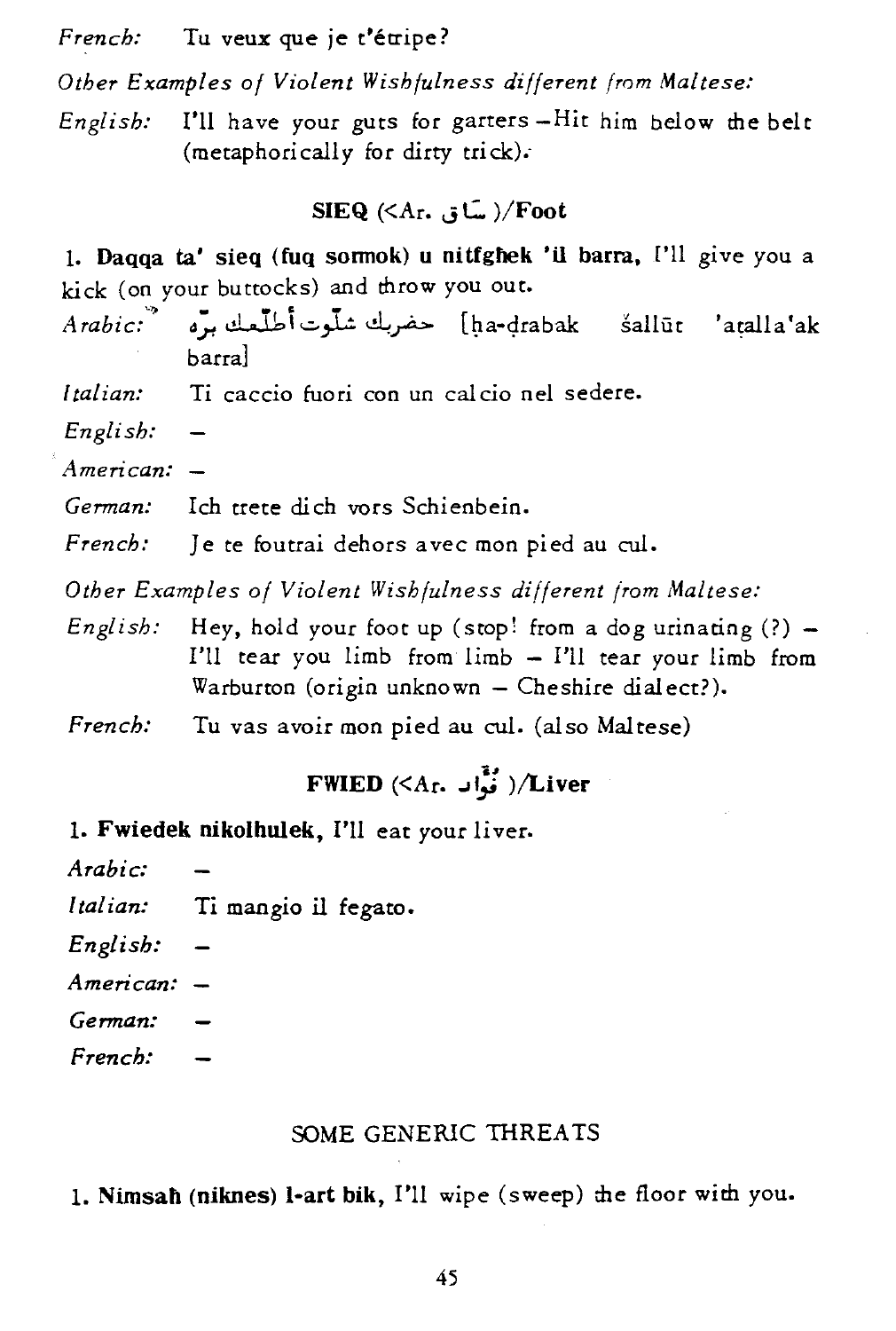|         | ha-msaḥ bik el-arḍ] حمسح بيك الأرض       :Arabic:           |
|---------|-------------------------------------------------------------|
|         | Italian: Con te ci scopo la terra - Di te ne faccio strame. |
|         | <i>English:</i> I'll wipe the floor with you.               |
|         | American: I'll wipe the floor with you.                     |
| German: |                                                             |
| French: |                                                             |
|         |                                                             |

1. Inkisser jew infarrak kulrna hawn bik, I'll lay my hands on you and smash everything with you.

| Arabic:     |                                       |
|-------------|---------------------------------------|
|             | Italian: Ti piglio e ti spacco tutto. |
| English:    |                                       |
| American: - |                                       |
| German:     |                                       |
| French:     |                                       |

3. Trid nurik il-qamar fil-bir? (Malajr nurik il-qamar fil-bir), Do you want me to show you the moon in the well? (I'll soon show you the moon in the well).

*Arabic: Italian:*  Ti faccio vedere la luna nel pozzo (in the sense of "to cheat someone").

*English:* 

*American:* 

*German:* 

*French:* 

4. Infarrak das-siggu fuq rasek, I'll smash this chair on your head. *Arabic:* d-I.J u-k u-}JI;..s.:.. [~a-kassar il-kursl 'ala rasak] *Italian:* Ti rompo questa sedia sulla testa.

*English:* 

*American:* I'll smash this chair on your head.

*German:* 

*French:* 

5· Nirrak tmut zobtu, May you die suddenly (drop dead).

46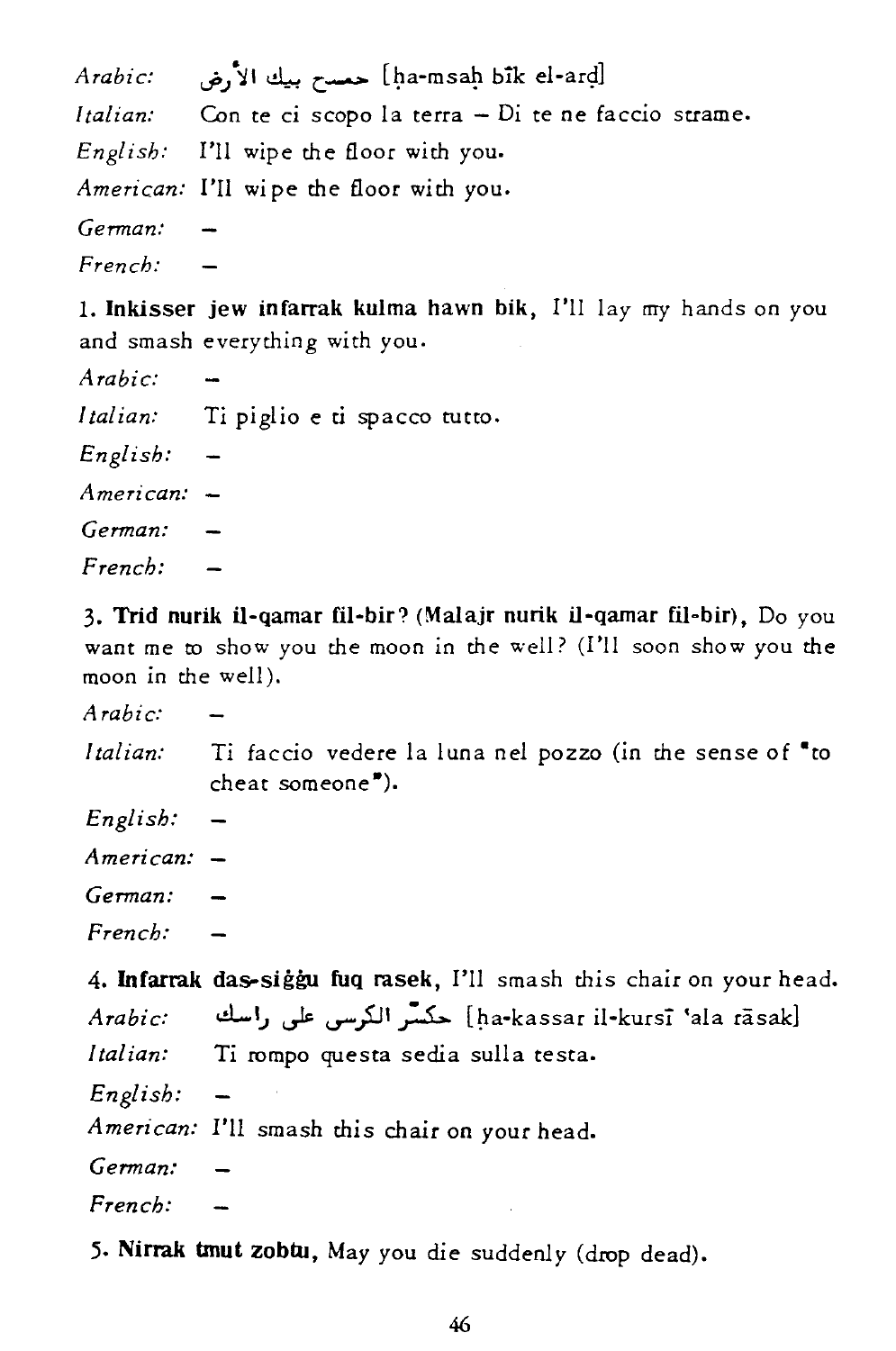|             | Arabic: أَبْنا يخدك . Arabic:                                    |
|-------------|------------------------------------------------------------------|
|             | Italian: Ti venga un colpo - Ti pigli un accidente.              |
| English:    | $\sim$                                                           |
|             | American: More commonly "Drop dead $-$ Go to hell $-$ Damn you". |
| German:     |                                                                  |
| $French: -$ |                                                                  |

6. La ma jihdokx imqar sa kwarta ohra. If only God would take you away (kill you) at least within the next quarter of an hour (but not more).

*Arabic:* 

*Italian:* Se Dio *ti* facesse sparire almeno per un quarto d'ora.

*English:* 

*American:* 

*German:* 

*French:* 

7. Li kien Alla jehiisni minnek, I wish God would help me get rid of you (generally a death-wish).

*Arabic:* cl::. ~ ~.) [rabbina jkalla~na minnak]

*I tal ian:*  Vorrei che Dio me lo levasse di tomo (me lo togliesse dai piedi).

*English:* 

*American:* 

*German:* 

*French:* 

8. Naghmlek trab bis-swat li naghtik, I'll beat you so hard that I'll turn you into dust.

| Arabi c:      | ha-'milak kufta] حعملك كغته                                             |
|---------------|-------------------------------------------------------------------------|
|               | Italian: Ti riduco in polvere.                                          |
|               | English: Cp. I'll break every bone in your body, beat you to a<br>pulp. |
| $American: -$ |                                                                         |
|               | German: Cp. Ich schlage dich zu Brei.                                   |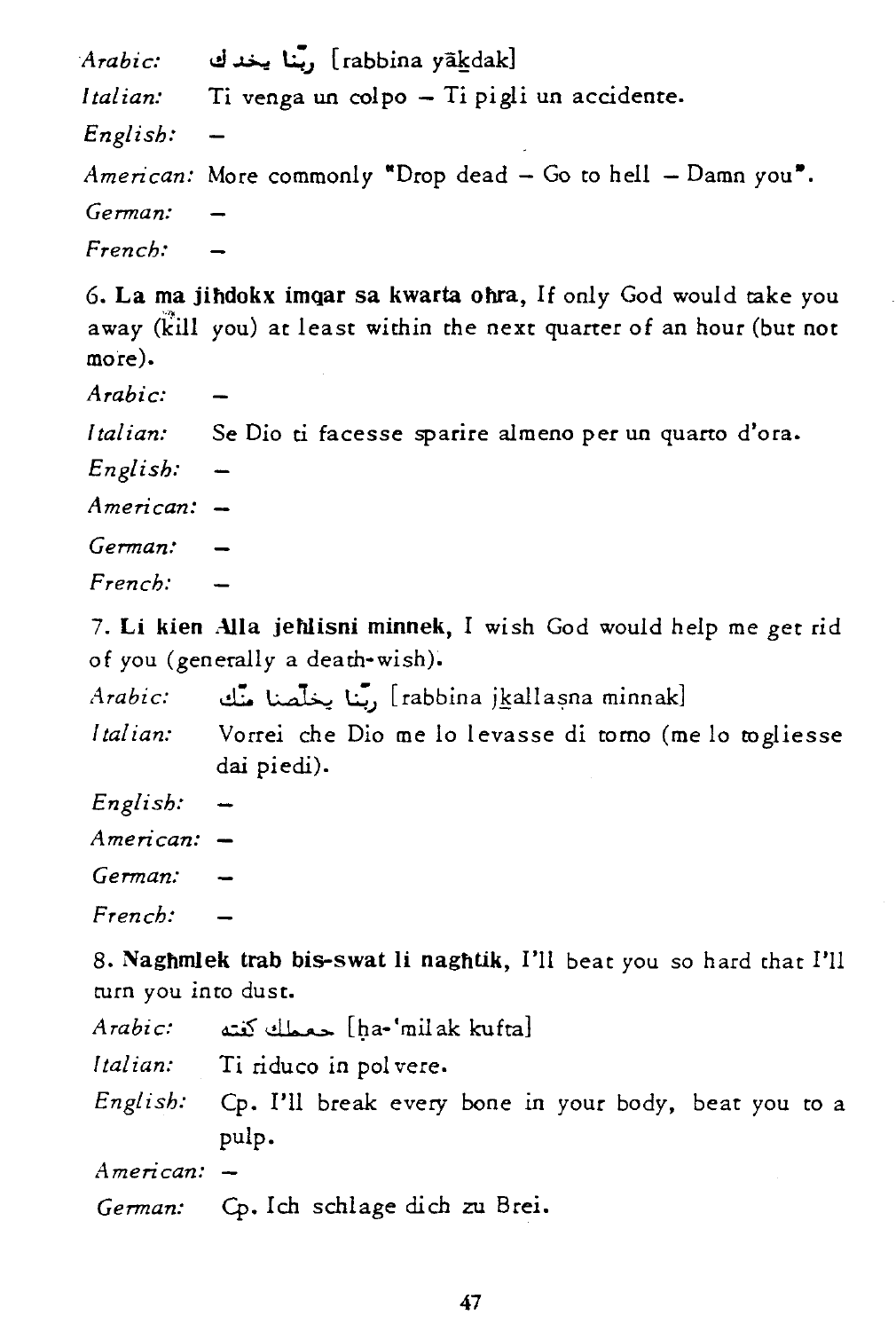*French:* Je te réduirai en miettes (en poussière).

9. Inpattihielek minn hawn jew minn hemm, In one way or another, I'll pay you back.

*Arabic: Italian:* In un modo 0 nell 'altro te la faccio pagare. *English:* I'll get my own back. *American:* In one way or another I'll pay you back. *German:* Cp.Das kriegst du wieder. *French:*   $\rightarrow$ 

10. Naghmilhielek jien, I'll teach you a lesson you'll never forget.

*Arabic:* ~~~ [l;1a-warn"k]

*Italian:* Me la pagherai.

*English:* Cp. I'll teach him a lesson.

*American:* 

*German:* 

*French:* 

ll. Issa nurik x'naf naghmel, I'll show you what I can do (what I am capable of).

*Arabic:* ~ ~ ~~~ [~a-warrik l;1a-'millak ey]

*Italian:* Ti faccio vedere io quel che ti faccio.

*English:*   $\rightarrow$ 

*American:* I'll show you what I can do.

*German:* 

*French:* 

12. Stenna ftit ha tara xi nsarraf, You wait and see what I am capable of (i.e. I'U show you how I can cut you down to size, pay you back etc.).

*Arabic:* "";r-J ~ ~I [stanna 'alayya wi-suf (+gesrure)] *Italian:* Aspetta e vedrai che cosa sono capace di fare. *English:*  American: You wait and see what I am capable of doing.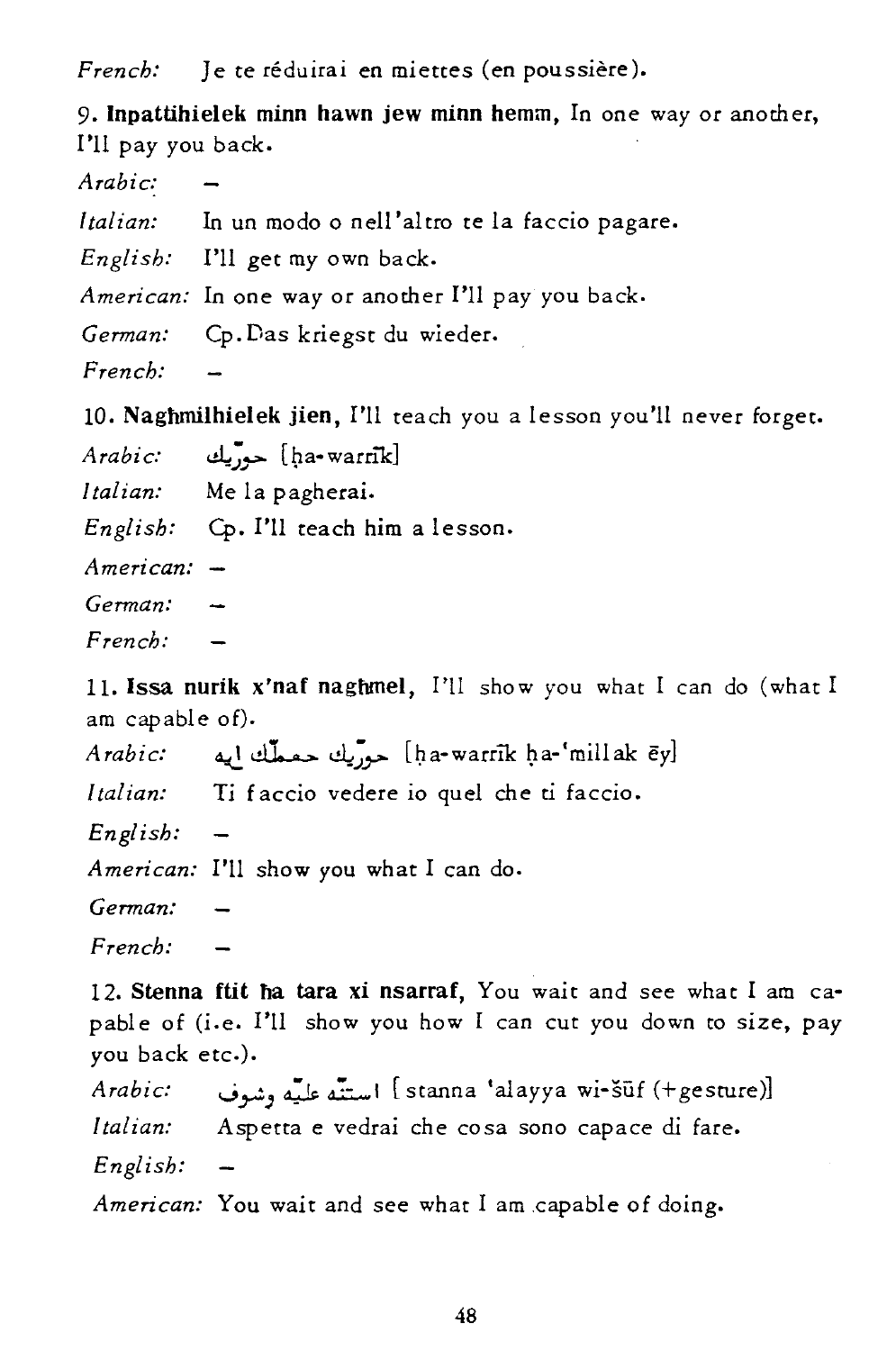*German: French:* 

13. Inbewlu tahtu daqs kemm inbezzghu, I'll frighten him so much that I'll make him wet his trousers.

*Arabic:* ci..>."'.J ~'C....:.; ~ [pa-kallIk tusukk 'ala rii!:tak] *Italian:* Gli faro una paura tale da fargli riempire i pantaloni. *English:* He'll be so scared he'll pee his pants.

*Americart:* Cp. I'll beat the shit out of you - I'll frighten him out of his wits.

*German:* 

*French:* 

14. Trid tinżel gharkubbtejk (quddiemi) biex tkellimni. You'll have to get down on your knees to speak to me.

*Arabic:* 

*Italian:* Per parlare con me ti dovrai inginocchiare.

*English:* 

*American:* 

*German:* 

*French:* 

15. Nivvindikak daqs tazza ilma, I'll avenge myself on you as *easily* as I drink a glass of water.

*Arabic:* 

*Italian:* Con te ce la faccio come bere un bicchier d'acqua.

*English:* 

*American:* 

*German:* 

*French:* 

16. U aqqas jekk naf li nehel ghomri I-habs ghax inpattihielu, I'll pay him back even if I get a life imprisonment.

*Arabic:* ~ ~ j "!:' ~ <!.l,..; ~ l> [I)a-atud fik site shur sign] *I tal ian:* Gliela faccio pagare a costo di beccarmi 1 'ergastolo. *English:*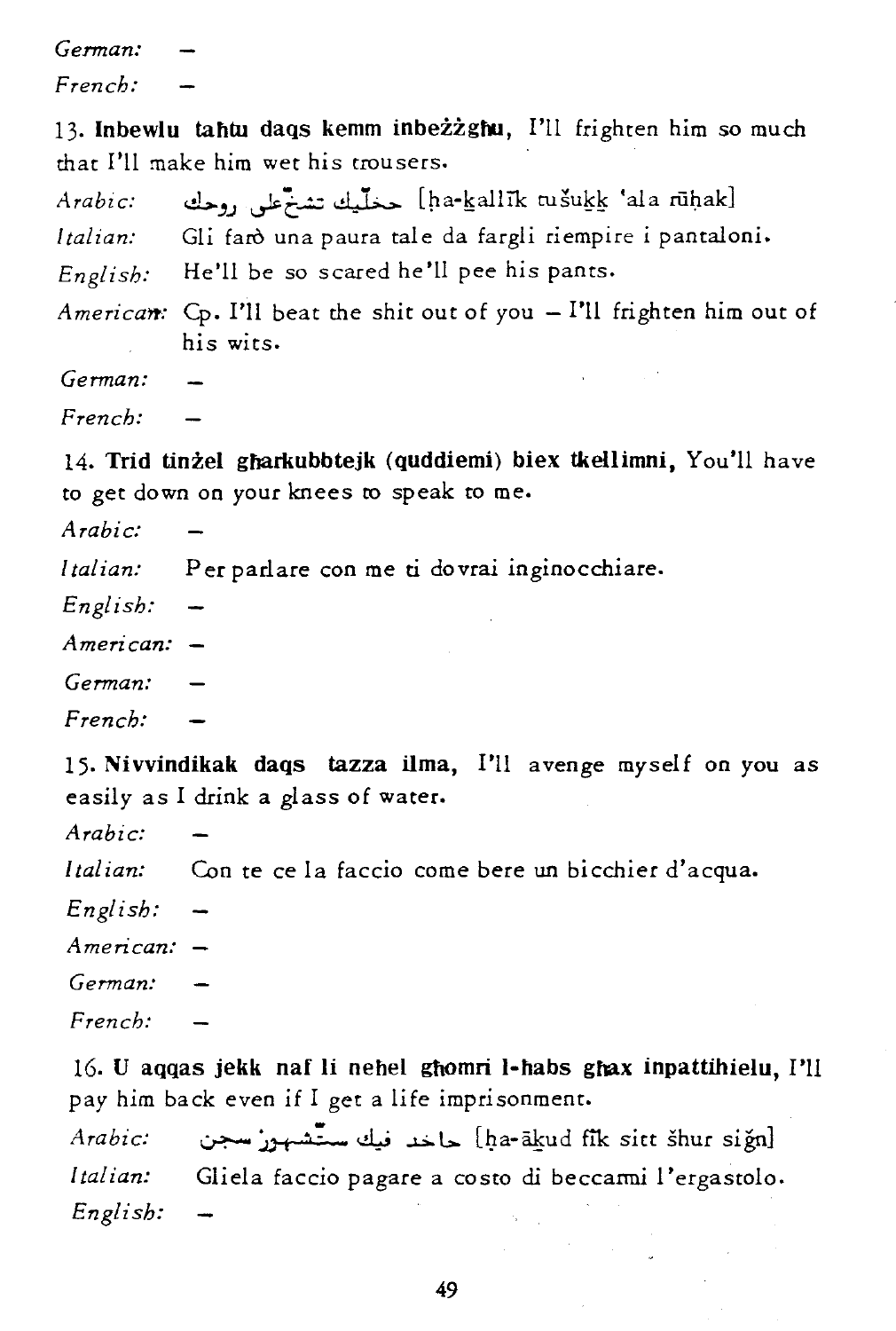American: (A similar expression occurs.)

*Gennan: French:* 

17. Noqtlok jekk ma taghmilx kif Qed nghidlek, I'll kill *you* if you do not do as I tell you.

• • *Ar,zbic:-* dJ; L,.. dl::J1t. uj~ u; ~ 'in ma'miltis zayyi ma quItil ak ha-qtil ak]

*I taiian:* T'ammazzo, se non fai que! che ti dico.

*English:* 

*American:* I'll kill you if you do not do as I tell you.

German: Ich schlage dich tot.

French: Fais ce que je te dis ou je te tue.

18. Inhallik tal-kolp tkun fejn tkun, I'll strike you (kill you) on the spot wherever you may be.

*Arabic:* 

*Italian:* Ti piglio e t'ammazzo dovunque ti trovi.

*English:* 

*American:* 

*German:* Ich schmeisse dich um.

*French:* 

19. Nitlob is-sahta ta' AlIa fuqek, I invoke the curse of God upon you.

*Arabic:*  rabbina jisketak.] ,بَّنا يسخطك (This expression is used also in a flattering sense to express admiration.)

*Italian:*  Tu sia maledetto - Dio ti maledica.

*English:* 

rl. *meri can,'* 

*Gemzan.* 

*French:* 

20. Ngieghdek fil-frisk, I'll make things hot for you  $(=I'$ ll make you reges it, make trouble for you, i.e. things difficult for you).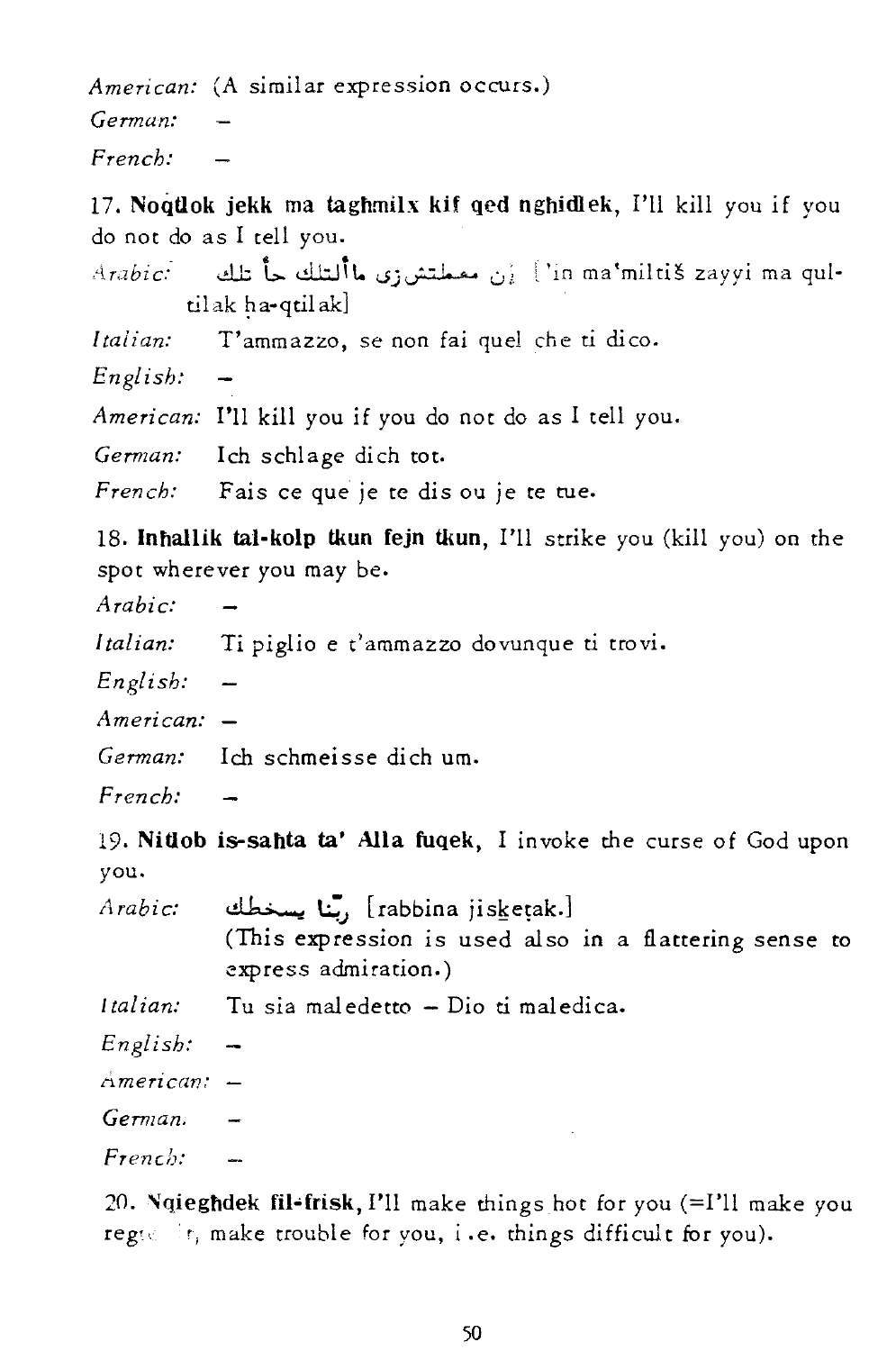| Arabic:       |                                                                                                                                                                  |
|---------------|------------------------------------------------------------------------------------------------------------------------------------------------------------------|
| Italian:      | Ti renderò la vita impossibile.                                                                                                                                  |
| English:      |                                                                                                                                                                  |
|               | American: (A similar expression occurs.)                                                                                                                         |
| German:       |                                                                                                                                                                  |
| French:       |                                                                                                                                                                  |
|               | 21. La ma taqbdekx fetha, I do wish you have a bout of diarrhoea!                                                                                                |
|               | Arabic: أن شلله يجيلك إسهال     "Thek ishall إن شلله يجيلك إسهال                                                                                                 |
| Italian:      | Ti venisse la diarrea - Ti venisse quindici giorni di<br>sottointesse (alla toilette), (un'espressione<br>correre<br>veneta.)                                    |
| English:      |                                                                                                                                                                  |
| $American: -$ |                                                                                                                                                                  |
| German:       |                                                                                                                                                                  |
| French:       |                                                                                                                                                                  |
|               | 22. La ma tiksirx saqajha hi u gejja (ittajjarha karozza), I do hope<br>she breaks her leg as she comes; or (a car runs her over).                               |
| Arabic:       | inšālla tufrumak 'arabiyya]] إن شلله تغرمك عربيّة                                                                                                                |
| Italian:      | Vorrei che si rompesse una gamba o che una macchina<br>lo mettesse sotto.                                                                                        |
| English:      |                                                                                                                                                                  |
|               | American: Break a leg. (It is very curious that, according to my in-<br>formant, this is said to actors going on stage as a<br>means of wishing them good luck!) |
| German:       |                                                                                                                                                                  |
| French:       |                                                                                                                                                                  |
|               | 23. Inqaxxrek (nieklok) haj, I'll skin (eat) you alive.                                                                                                          |
| Arabic:       |                                                                                                                                                                  |
| Italian:      | Ti spello; ti scortico; ti mangio vivo.                                                                                                                          |
| English:      | I'll skin you (him) alive.                                                                                                                                       |
| American:     |                                                                                                                                                                  |
| German:       | Ich ziehe dir das Fell über die Ohren.                                                                                                                           |
| French:       | J'aurai ta peau.                                                                                                                                                 |
|               |                                                                                                                                                                  |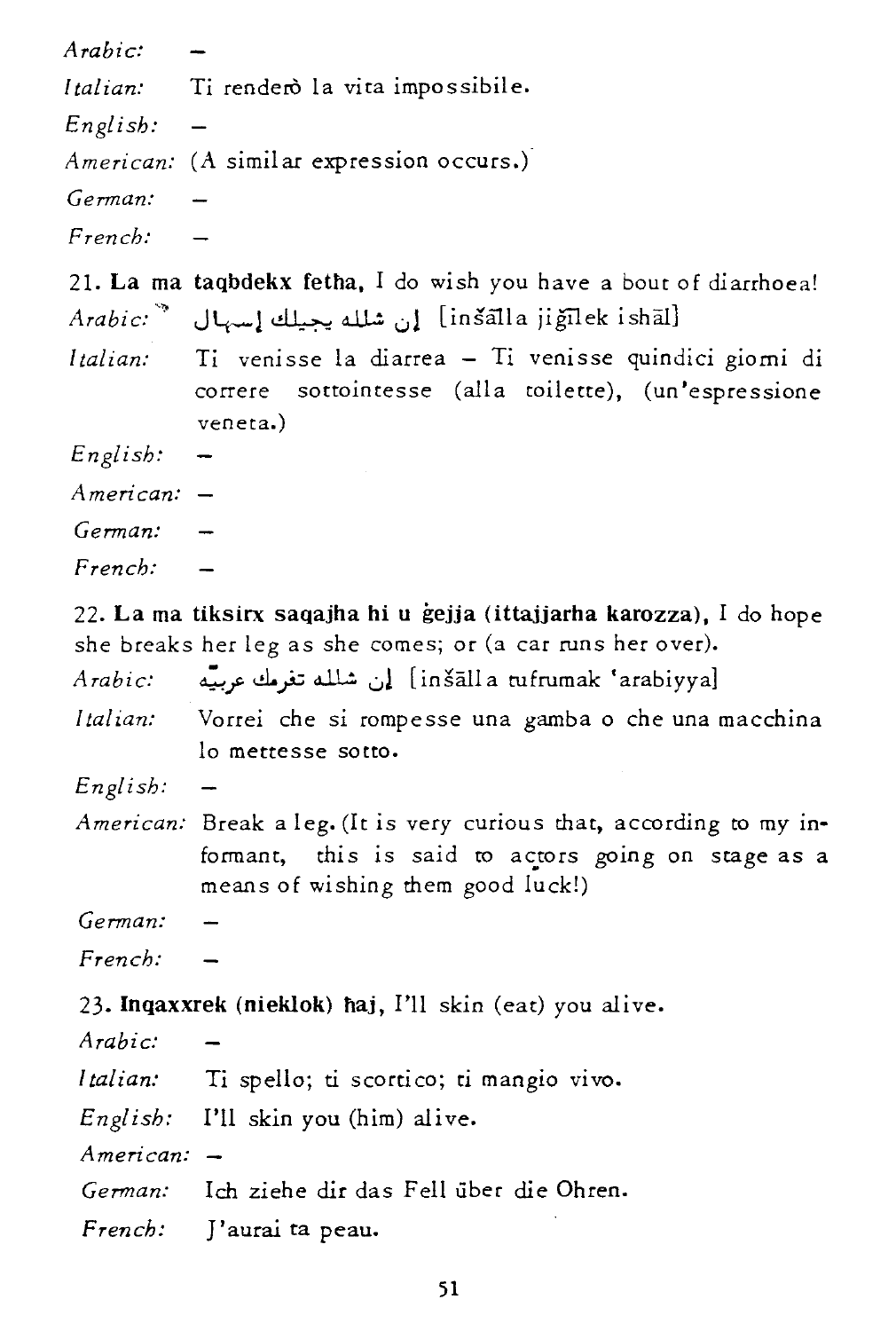24. Nghattnek taht saqajja, I'll crush you under my feet. *Arabic:* ~..1 ~ <.!l:..." ~ [~a-ndusak tal].t rigleyya] *Italian:* Ti schiaccio sotto i piedi. *Engli-sh: American: German: French:* le t'écraserai. 25. Naqsmek (fi tnejn), I'll split you (into two). *Arabic:* ~ - .1 '1" d.....b\.:.:.. [~a-nqaHa'ak nys?eyn] *Italian:* Ti spacco in due pezzi - Ti faccio a pezzi. *English: American:* I'll break you into two. *German: French:* 

26. Nirrah jaqaghlek (u mqar jigborhulek kelb), May it fall down (genital organ) and a dog pick it up for you.

*Arabic:* 

*Italian:* Ti taglio i coglioni e li do a mangiare al gatto.

*English:* 

*American:* 

*German:* 

*French:* 

*Other Generic.examples unknown in Maltese versions:* 

*Italian:* Ti strappo le unghie.

*English:* Get your finger out (also American) - I'll stamp on your fingers  $-$  I'll put you on your back (knock you down)  $-$ I'll give you a kick up the arse (also American) -  $Up$ your flue  $(= V \sin \theta)$  gesture with 2 figures) - I'll tan your backside - Kick his arse, in the crutch (crotch), on the slims, on the kneecap  $-$  Tap his ankles  $-$  Blood in the eye (Hungarian for jealousy)  $-$  Fee fi fo fum, I smell the blood of an Englishman, Be he alive, or be he dead, I'll grind his bones to make my bread - I'll brain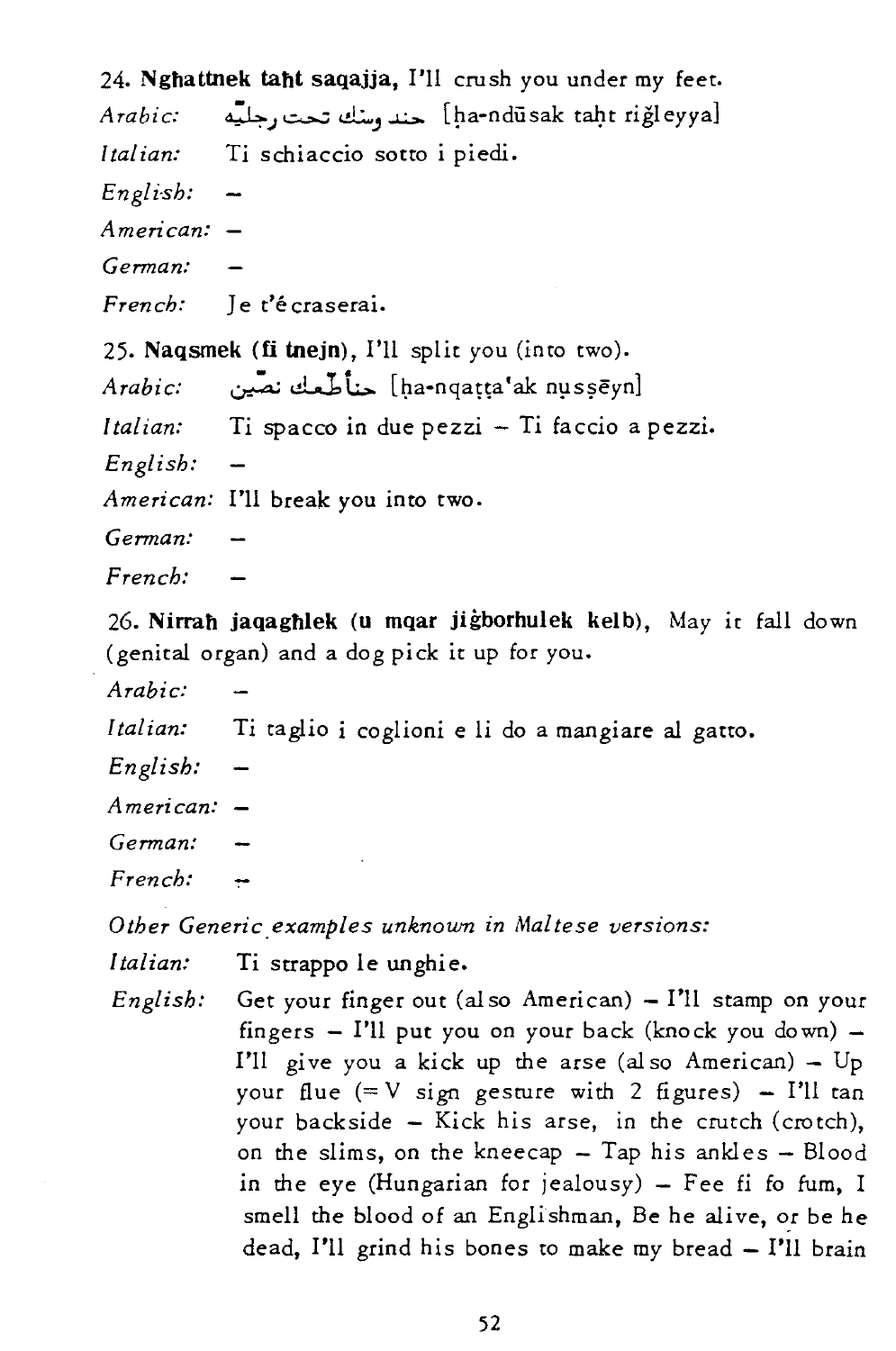you  $-I'$ ll beat your brains out  $-I'$ ll give you a piece of my mind.

- *American:*  I'll tear your heart out (and serve it for dinner) Up yours or Up your jiggy with- a ten foot pole, the famous Spcilian gesture and its American diminutive performed with the middle finger 'Go screw yourself' cp. English (above) Up your flue  $-$  I'll shit on you  $-$  I'll rub shit in your face  $-$  Have some cowpat for dinner  $-$  I'll kick you in the balls  $-$  I'll bite your prick off  $-$  Let him cry his  $\ddot{\mathbf{z}}$ guts out until his tongue dries up  $(J$  ewish) - May he rot in hell  $-$  I'll pound you one  $-$  I'll turn you into pulp  $-$ I'll slice it off for you (genitals)  $-$  I'll chew his ass out  $-$  I'll bite off his balls  $-$  I'll stuff shit up your cock  $-$  I'll shove it down your throat  $-$  I'll tie his tongue in  $knots = I'll$  chew him out.
- *Gennan:*  Ich hau' dir eine 'runter - Ich klebe dir eine, (to which can be added: dass dir Hören und Sehen vergeht - dass du in die Knie gehst) - Ich lege dich aufs Kreuz - Ich trete dich in den Arsch - Ich schlage dich zusammen - Ich spiesse dich auf - Ich schmettere dich gegen die Wand - Ich zerschmettere dich - Ich drehe dich in die  $Wurst - Ich$  mache Frikassee aus dir  $-$  Ich verdresche dich - Du *kriegst* Dresche.
- *French:*  Va t'faire foutre  $-$  Je te planterai  $-$  Je te tuerai  $-$  Je te boufferai - Tu tiens à ta peau? - Je te découperai en rondelles  $-$  Je te ferai bouffer tes couilles  $-$  Va te faire enculer  $-$  Va te faire empapouater chez les Grecs  $-$  Au cul la vieille  $-$  Fume, c'est du belge  $-$  Je te pisse au cul.

These and similar expressions are not to be taken in their literal sense. They are, as I have already said, expressions of intense feelings of anger or irritation. Taken in their literal sense, they would indicate a criminal or violent type of mind, but in the emotional context in which they are uttered, they are no more than vulgar expressions of anger or irritation completely detached from the literal sense of the words used, as in the case of some Latin words used in Maltese as emphatics in a sense completely different from

53